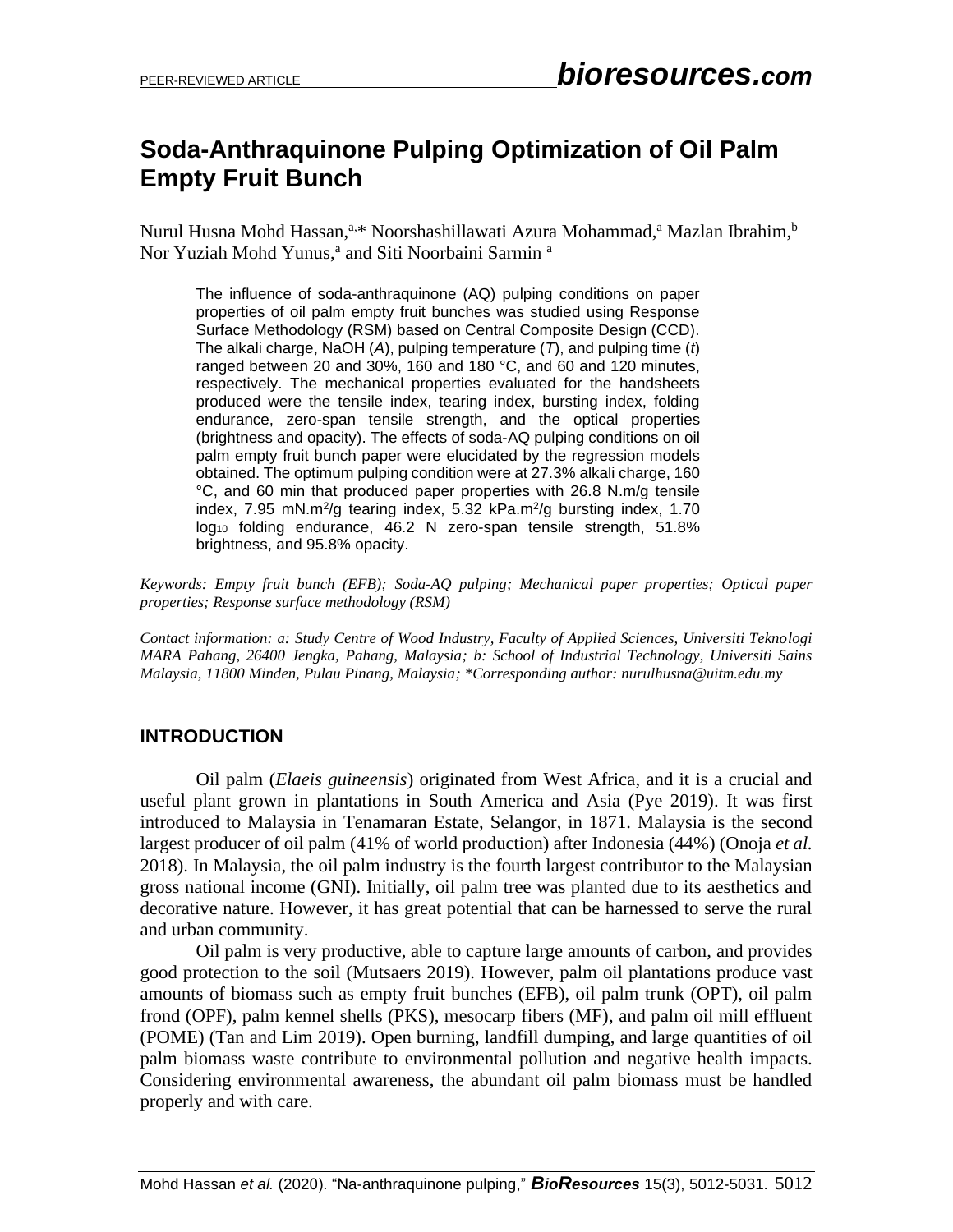Biomass can be used as feedstock, biochar, pellets biogas, and non-energy products (Loh 2017). Oil palm fiber contains large amount of cellulose (21.4%), hemicellulose (21.7%), lignin (34.3%), and extractives (9.9%) (Rahman and Amin 2019; Mahmud and Zakaria 2020; Pereira *et al*. 2020; Poh *et al.* 2020).

As one of the major countries in palm oil production, some of the waste from the oil palm plantation such as oil palm fronds and empty fruit bunches are a great potential source of non-wood industry; for example, they can be used as raw material in the paper industry (Li *et al.* 2019; Mannai *et al.* 2019; Soloi and Hou 2019). Many studies have been conducted to find a sulfur-free additive for alkaline pulping liquors (Agustin *et al.* 2019; Fernández-Rodríguez *et al.* 2019; Hyväkkö *et al.* 2019; Elzaki *et al.* 2020; Gomes *et al.*  2020). Hydrazine, hydroxylamine, and sodium borohydride are sulfur-free additives, but these additives are more expensive than anthraquinone (AQ). AQ has a lower cost and has been widely used in mill applications (Hart and Rudie 2014).

AQ has good effects on kraft and soda pulping, even when added in very small quantities. AQ functions very effectively in this application. Furthermore, AQ can be added to kraft pulping liquors to improve the yield and pulp properties (Casey 1983). AQ behaves as a redox catalyst during alkaline pulping, leading to a lower lignin content in the pulp, an increase in screened pulp yield, and a decrease in rejects (Shakhes *et al.* 2011). AQ is used as a digester additive in the production of pulp by alkaline processes, including the kraft, the alkaline sulfite, and the soda-AQ processes. The AQ is a redox catalyst. The reaction mechanism may involve a single electron transfer. AQ functions by oxidizing the reducing end of polysaccharides in the pulp, *i.e*., cellulose and hemicellulose, and thereby protecting it from alkaline degradation (peeling) (Samp 2008; Tutus *et al*. 2016).

Jimenez *et al.* (2009) reported the influence of soda-AQ pulping variables (temperature, time, and soda concentration) of palm oil empty fruit bunches (EFB) paper sheets. The soda concentrations, temperatures, and times used were 10%, 15%, and 20% (on dried raw material); 155, 170, and 185 °C; and 30, 60, and 90 min, respectively. They found that the optimum operating conditions (15% soda, 170 °C, 70 min, and 2400 number of PFI beating revolutions) produced paper properties departing by less than 12% from their optimum values (59.63 Nm/g tensile index, 4.48% stretch, 4.17 kN/g burst index and 7.20 m.Nm<sup>2</sup>/g tear index), and a beating grade of 47.5 degrees SR, acceptable to obtain paper sheets.

Masrol *et al.* (2017) pulped naturally dried durian rind under soda-AQ pulping process with 18% to 22% alkali charge, 0% to 0.1% AQ charge, 90 min to 150 min of cooking time and 150  $\degree$ C to 170  $\degree$ C to investigate the effect of pulping variables on the characteristics of the pulp and paper. They also conducted pulping condition with 0% of AQ charge for comparison. Results indicated that the best screen yield percentage, reject yield percentage, freeness, drainage time, tear index, number of folds, and optical properties were shown by the pulp produced with combination of the highest active alkali (22%), AQ charge (0.1%), cooking time (150 min), and cooking temperature (170  $^{\circ}$ C) except for apparent density, tensile index, and burst index.

Hart and Rudie (2014) reported very comprehensive details about the AQ usage since the year 1967, and they also reported on the study conducted by the U.S. Food and Drug Administration (FDA) on AQ in pulping that only completed in the year 1987. The report also emphasized that the usage of AQ in pulping should be stopped for the production of paper and paperboard with direct contact with food products. It also mentioned that, in the event of AQ addition, FDA approved the usage of less than 0.1% on oven-dry wood in the lignocellulosic material pulping. Thus only the utilisation of 0.1%,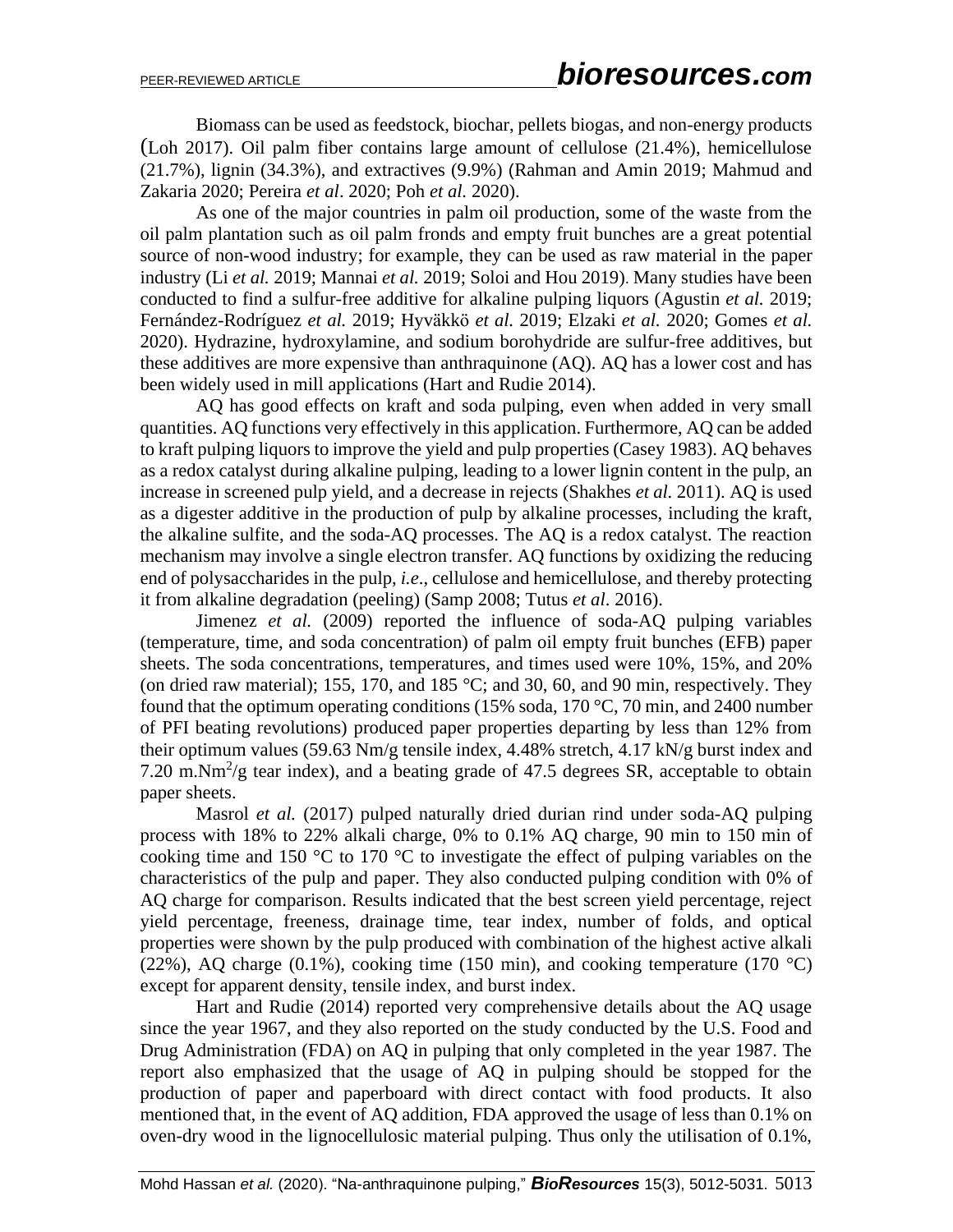for this study on the oil palm EFB was done. The application of paper is suggested for writing and printing paper or other non-food contact products. Omer *et al.* (2019) reported that the pulps produced from okra soda-AQ are suitable for production of printing and writing papers. Azizi Mossello *et al.* (2010) also studied kenaf soda-AQ for paper and paperboard production.

The aim of the study was to determine the optimum pulping condition for EFB fiber, which can be used as an alternative materials for paper industry, by using more environmental friendly process which is soda-AQ pulping compared to the commercial kraft pulping. The pulping conditions variables were set based on the target paper properties to be achieved.

# **EXPERIMENTAL**

#### **EFB Washing**

Empty fruit bunches (EFB) obtained from SABUTEK Sdn. Bhd., Teluk Intan, Perak in the form of fibers were used as raw material. The fibers were soaked overnight and washed with water to remove the debris such as soil and dust. The fibers were then sun-dried, and the moisture content was determined prior to the pulping process.

### **Soda-Anthraquinone Pulping**

Response Surface Methodology (RSM**)** was used to identify the optimum cooking conditions for the studied variables. The cooking parameters included temperature, time, and alkali (NaOH) at ranges of 160 to 180 °C, 60 to 120 min, and 20 to 30%, respectively. There are fixed factors such as the time of 90 min to reach the pulping temperature. The AQ percentage was set at 0.1% based on the oven-dried EFB, and 300 g oven dried EFB was used for each pulping process.

The soda-anthraquinone pulping process is shown in Table 1. According to this program design, 20 experiments were conducted based on the selected range of pulping parameters. The pulping choice followed the experimental sequencing. This sequencing allows a completely randomized pulping process.

# **Paper Making**

Papermaking method was based on TAPPI T205 om-88 (1994), with slight modification, with a target grammage of 60  $g/m^2$ . The laboratory handsheets were cut to specified measurements for testing in accordance with TAPPI T220 om-88 (1994).

#### **Properties Testing**

#### *Tensile strength*

Tensile testing was done using Tensile Strength Tester Model LLYOD Instrument 9911 (Lenniko Resources, Bumi Sains, Malaysia) based on TAPPI T404 cm-92 (1994).

#### *Tear resistance*

The test was carried out with an Elmendorf Tearing Tester Model Protear RS232 (Thwing-Albert Instrument Company, Philadelphia, PA, USA) based on TAPPI T414 om-88 (1994).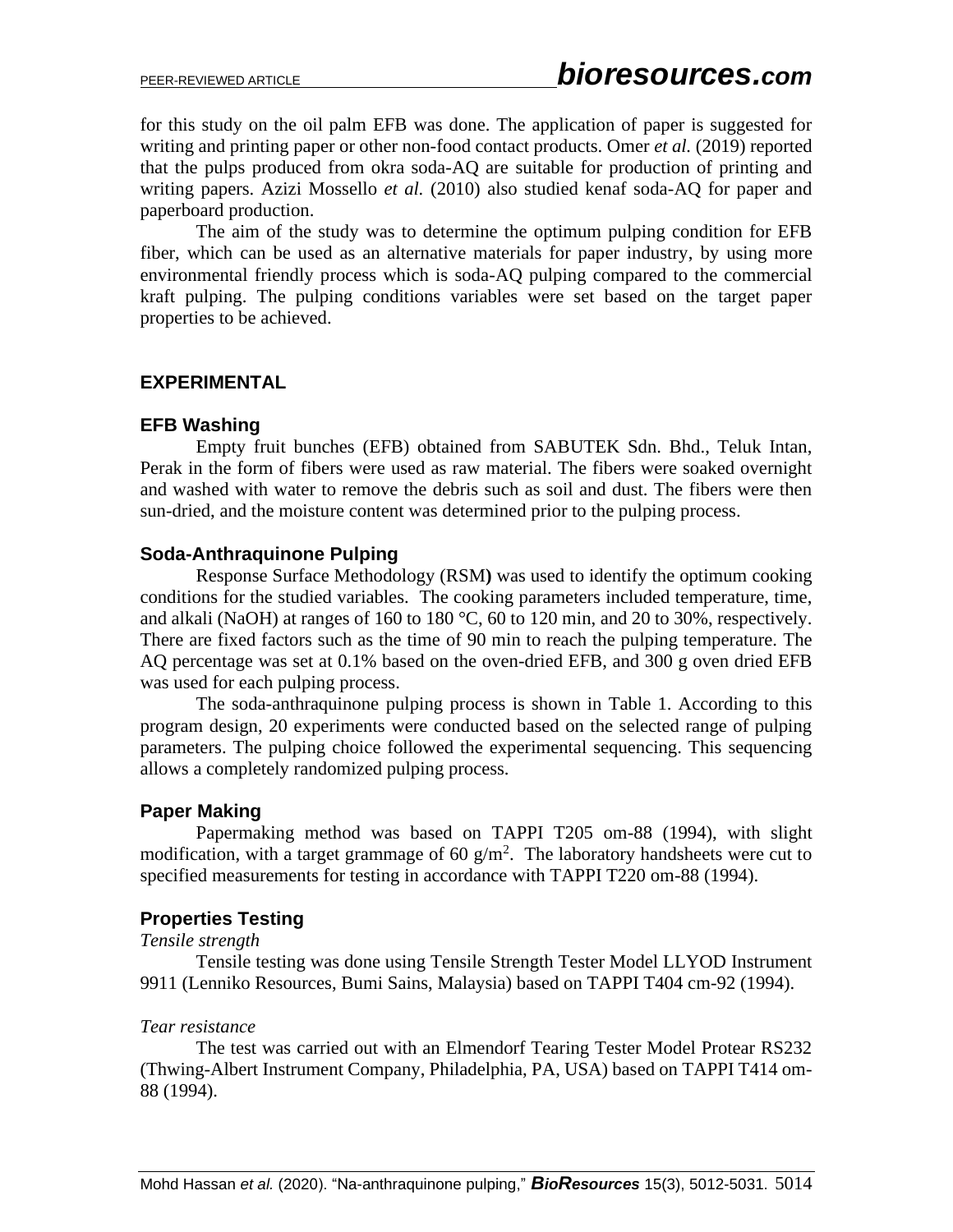| No.            | Experiment       |        | <b>Pulping Parameters</b> |       |
|----------------|------------------|--------|---------------------------|-------|
|                | Sequence         | T (°C) | $t$ (min)                 | A (%) |
| 1              | 4                | 160    | 60                        | 20    |
| $\overline{2}$ | 19               | 180    | 60                        | 20    |
| 3              | 6                | 160    | 120                       | 20    |
| 4              | 8                | 180    | 120                       | 20    |
| 5              | $\overline{2}$   | 160    | 60                        | 30    |
| 6              | $\overline{7}$   | 180    | 60                        | 30    |
| 7              | 1                | 160    | 120                       | 30    |
| 8              | 18               | 180    | 120                       | 30    |
| 9              | $\boldsymbol{9}$ | 153    | 90                        | 25    |
| 10             | $\overline{5}$   | 187    | 90                        | 25    |
| 11             | 20               | 170    | 40                        | 25    |
| 12             | 15               | 170    | 141                       | 25    |
| 13             | 17               | 170    | 90                        | 16.6  |
| 14             | 3                | 170    | 90                        | 33.4  |
| 15             | 12               | 170    | 90                        | 25    |
| 16             | 13               | 170    | 90                        | 25    |
| 17             | 14               | 170    | 90                        | 25    |
| 18             | 16               | 170    | 90                        | 25    |
| 19             | 11               | 170    | 90                        | 25    |
| 20             | 10               | 170    | 90                        | 25    |

|  |  |  | Table 1. Sequencing of Soda-Anthraquinone Pulping |  |  |
|--|--|--|---------------------------------------------------|--|--|
|--|--|--|---------------------------------------------------|--|--|

#### *Folding endurance*

A Folding Endurance Tester Model KRK (Kumagai Riki Kogyo Co. Ltd., Nerima, Tokyo, Japan) was used based on TAPPI T423 om-88 (1994).

#### *Burst strength*

Burst strength was conducted based on TAPPI T403 om-91 (1994) using Bursting Strength Tester Model 3720 (Mullen Testers, Massachusetts, USA).

#### *Zero-span tensile strength*

The test is designed for observation of the actual fiber strength in the paper. Equipment used is Zero-span Tensile Strength Model TESTOMETRIC M250-2-UK (Testometric Co. Ltd., Lancashire, England) based on TAPPI T231 cm-85 (1994) method.

#### *Appearance-related tests*

The brightness test was conducted in accordance with TAPPI T452 om-92 (1994) using Brightness and Opacity Tester Model S-5 BOC (Technidyne Corporation, New Albany, IN, USA). The opacity test was done using the same machine used for brightness and based to TAPPI T425 om-91 (1994).

#### **Optimization of Pulping Parameters**

To get the desired paper quality, the paper criteria was set to a fixed value. A few pulping level factors were suggested by the Design-Expert Version 7.0 Software, by Stat-Ease, Inc., as stated in Table 2. An experiment was done using the solution factors at level one (1) to obtain nearest values according to predicted values for pulp and paper properties.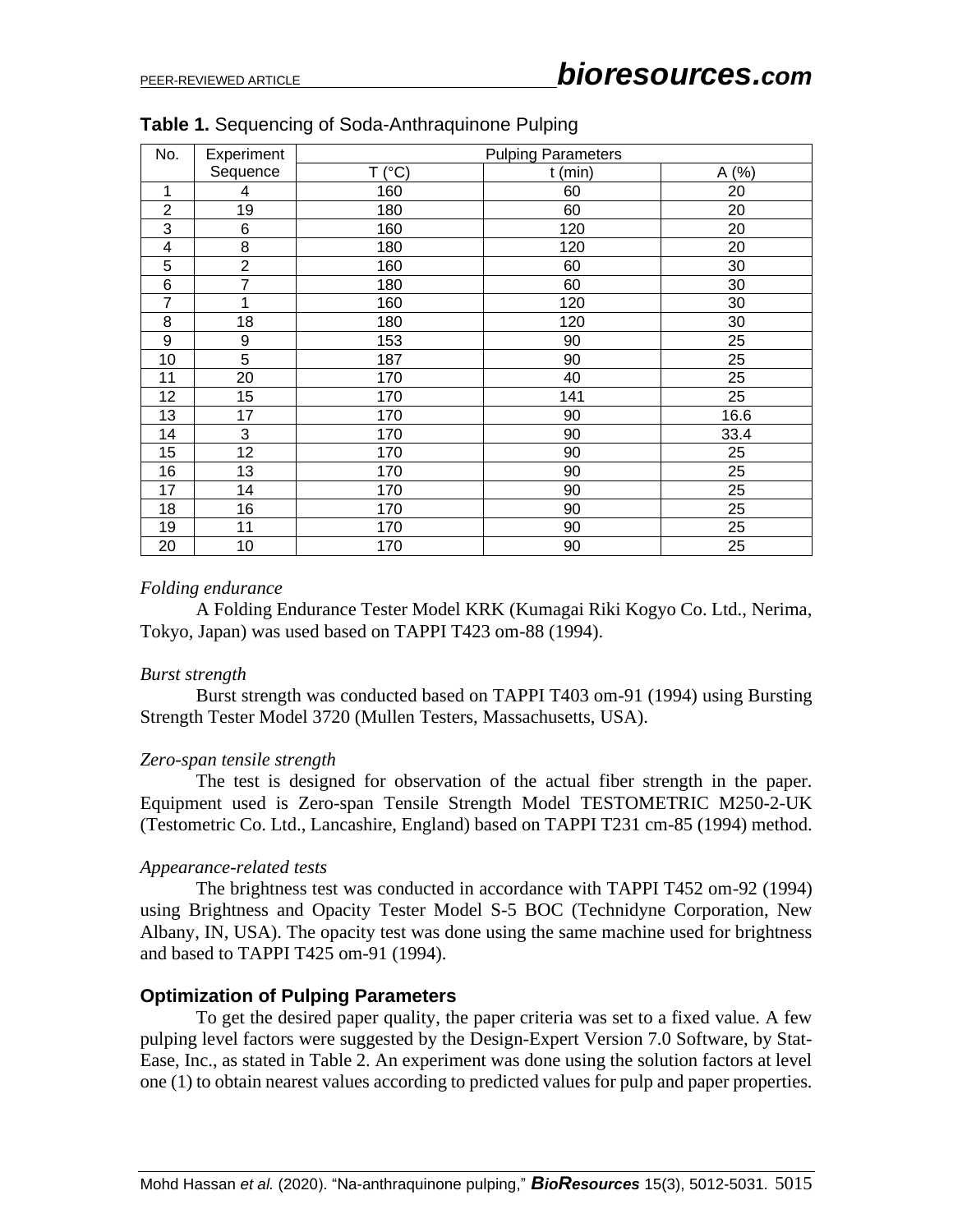# **RESULTS AND DISCUSSION**

# **Pulping Yield**

Soda-AQ oil palm EFB fiber pulping with pulping parameters of alkali charge, NaOH (A), pulping temperature (*T*), and pulping time (*t*) ranging between 20 and 30%, 160 and 180 °C, and 60 and 120 min, were conducted and the total yield for the pulping condition ranges from 35.70% to 58.87%. These gave an initial indication on how the total yield is dependent on the pulping conditions.

The total yield was the lowest as two pulping factors namely temperature and alkali percent dosage were at the maximum value. High temperature and high alkali content caused more pulp degradation, which led to lower yield. The screened yield ranged between 30.37% and 56.07%. It is believed that the pulping factors were at optimum level, namely low temperature with short time and high alkali dosage (Nurul Husna *et al*. 2018).

# **Tensile Index**

According to Browning (1977), the unique properties of a paper sheet is determined by the factors that mutually related with natural fibers, on how the fibers bonded during paper making, pulping methods used, and the paper drying processes. Table 3 shows the tensile index for paper tested. Tensile index ranged between 18.43 and 30.95 Nm/g. Testing results were reported on the basis of the testing index to compromise the grammage differences for each sheet of paper.

#### *Tensile Index ANOVA analysis*

Table 4 shows that at Sequential Model Sum of Squares (SMSS), the linear models is preferred because it gave a lower significant Prob. F at 0.0080 compared to 0.2288 for the quadratic model. The insignificant value at Lack of Fit (LOF) Test quadratic model was higher than the linear model value. However, the linear model was more appropriate because it had a higher  $R^2$  value and lower Predicted Residual Error Sum of Squares (PRESS) value than the quadratic model. Equation 1 represents responds surface equation for the tensile index linear model,

Tensile index 
$$
(Nm/g) = +68.73 - 0.16T - 0.052t - 0.47A
$$
 (1)

where  $\boldsymbol{T}$  is the temperature,  $\boldsymbol{t}$  is the time and  $\boldsymbol{A}$  is the alkalinity.

#### *Effect of the pulping factors on the tensile index*

Based on the perturbation plot for the tensile index in Fig. 1, temperature and alkaline were selected to represent the X- and Y-axis, respectively, because they gave more influence than the time factor. However, the timing also played a role in the index because the tensile index decreased when the time was extended from 60 min to 90 min and 120 min.

Overall, the index decreased when the temperature and the alkaline increased. The strength properties of paper depend on the strength of the individual fiber and bonding strength between fibers. The bonding strength between fibers formed from the hydrogen bonding arises from the physical connection between hydroxyl groups at the surface of the fiber (Maloney *et al*. 1997; Schmied *et al*. 2013; Przybysz *et al*. 2016).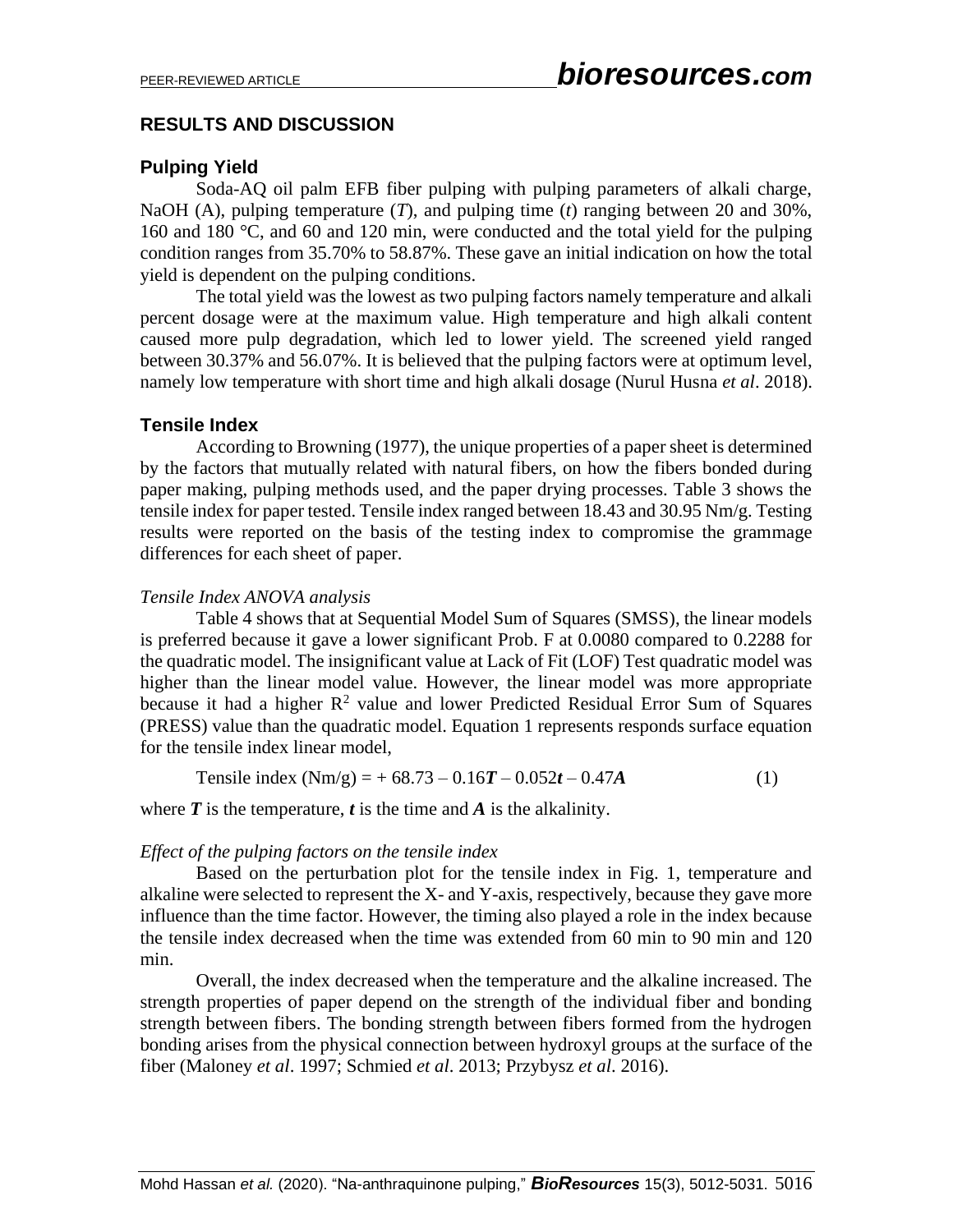|  |  |  | Table 2. Pulping Factors Level Suggested by Design Expert Software for Optimum Paper Properties |  |  |
|--|--|--|-------------------------------------------------------------------------------------------------|--|--|
|  |  |  |                                                                                                 |  |  |

| Solution |         | <b>Pulping Factors</b> |       |         | <b>Paper Properties</b>                                           |       |           |       |       |         | Achievability |
|----------|---------|------------------------|-------|---------|-------------------------------------------------------------------|-------|-----------|-------|-------|---------|---------------|
|          |         |                        |       | Tensile | <b>Brightness</b><br>Folding<br>Tear<br><b>Burst</b><br>Zero span |       |           |       |       | Opacity |               |
|          | ۱۰<br>◡ | (min                   | (%)   | Index   | Index                                                             | Index | Endurance | Index |       |         |               |
|          | 160.00  | 60.00                  | 27.30 | 26.77   | 5.32                                                              | 7.95  | 70.،      | 46.24 | 51.79 | 95.84   | 0.713         |
|          | 160.21  | 60.10                  | 27.28 | 26.74   | 5.31                                                              | 7.93  | .69       | 46.23 | 51.81 | 95.85   | 0.711         |

**Table 3**. Tensile Index, Tearing Index, Folding Endurance, Bursting Index, Zero Span Strength, Brightness, and Opacity of Oil Palm EFB Paper\*

|                |              |          | <b>Pulping Factors Combination Rate</b> |                |                     |      | Tensile | Tearing                | Folding      | <b>Bursting</b>         | Zero- | <b>Brightness</b> | Opacity |
|----------------|--------------|----------|-----------------------------------------|----------------|---------------------|------|---------|------------------------|--------------|-------------------------|-------|-------------------|---------|
| No.            |              | Code     |                                         |                | <b>Actual Value</b> |      | Index   | Index                  | Endurance    | Index                   | span  | (%)               | (%)     |
|                | T            | t        | Α                                       | $T(^{\circ}C)$ | $t$ (min)           | A(%) | (N.m/g) | (mN.m <sup>2</sup> /g) | $(log_{10})$ | (kPa.m <sup>2</sup> /g) | (N)   |                   |         |
|                | -1           | $-1$     | $-1$                                    | 160            | 60                  | 20   | 30.95   | 9.21                   | 2.23         | 5.50                    | 38.85 | 46.88             | 95.79   |
| $\overline{2}$ | $+1$         | -1       | -1                                      | 180            | 60                  | 20   | 28.19   | 8.13                   | 2.12         | 5.56                    | 55.28 | 49.78             | 96.26   |
| 3              | -1           | $+1$     | -1                                      | 160            | 120                 | 20   | 27.91   | 8.96                   | 2.06         | 5.73                    | 46.77 | 48.68             | 95.92   |
| 4              | $+1$         | $+1$     | $-1$                                    | 180            | 120                 | 20   | 26.28   | 7.90                   | 1.74         | 5.19                    | 45.96 | 52.56             | 96.50   |
| 5              | $-1$         | -1       | $+1$                                    | 160            | 60                  | 30   | 28.28   | 7.98                   | 1.59         | 5.42                    | 44.67 | 54.56             | 95.66   |
| 6              | $+1$         | -1       | $+1$                                    | 180            | 60                  | 30   | 25.24   | 7.45                   | 1.54         | 4.96                    | 45.58 | 54.34             | 96.96   |
| $\overline{7}$ | -1           | $+1$     | $+1$                                    | 160            | 120                 | 30   | 22.90   | 7.96                   | 1.28         | 5.15                    | 43.54 | 54.84             | 94.92   |
| 8              | $+1$         | $+1$     | $+1$                                    | 180            | 120                 | 30   | 24.16   | 6.49                   | 1.44         | 5.14                    | 39.56 | 55.84             | 97.99   |
| 9              | 1.682        | 0        | 0                                       | 153            | 90                  | 25   | 27.46   | 7.95                   | 1.78         | 5.29                    | 46.96 | 47.12             | 96.66   |
| 10             | $+1.68$<br>2 | $\Omega$ | 0                                       | 187            | 90                  | 25   | 18.16   | 6.21                   | 1.14         | 4.72                    | 37.01 | 52.54             | 97.24   |
| 11             | $\Omega$     | $-1.682$ | $\Omega$                                | 170            | 40                  | 25   | 30.83   | 8.07                   | 2.13         | 5.80                    | 57.00 | 52.06             | 95.45   |
| 12             | $\Omega$     | $+1.682$ | $\Omega$                                | 170            | 141                 | 25   | 24.93   | 6.88                   | 1.40         | 5.11                    | 39.61 | 52.12             | 97.30   |
| 13             | $\Omega$     | 0        | $-1.682$                                | 170            | 90                  | 16.6 | 29.48   | 9.10                   | 2.36         | 5.61                    | 51.95 | 39.58             | 98.26   |
| 14             | $\Omega$     | 0        | $+1.682$                                | 170            | 90                  | 33.4 | 18.43   | 6.50                   | 1.06         | 5.03                    | 36.18 | 56.40             | 96.58   |
| 15             | $\mathbf 0$  | 0        | 0                                       | 170            | 90                  | 25   | 19.77   | 6.35                   | 1.23         | 4.66                    | 42.97 | 53.44             | 96.63   |
| 16             | $\mathbf 0$  | 0        | $\Omega$                                | 170            | 90                  | 25   | 21.13   | 6.66                   | 1.11         | 4.72                    | 39.23 | 52.48             | 97.39   |
| 17             | $\Omega$     | 0        | $\mathbf 0$                             | 170            | 90                  | 25   | 25.25   | 7.62                   | 1.67         | 5.03                    | 40.25 | 53.12             | 97.02   |
| 18             | $\Omega$     | 0        | 0                                       | 170            | 90                  | 25   | 24.64   | 7.17                   | 1.45         | 5.11                    | 51.00 | 53.32             | 97.13   |
| 19             | $\Omega$     | 0        | 0                                       | 170            | 90                  | 25   | 24.46   | 7.69                   | 1.74         | 5.14                    | 46.71 | 52.74             | 96.48   |
| 20             | $\Omega$     | 0        | 0                                       | 170            | 90                  | 25   | 14.95   | 5.09                   | 0.67         | 4.71                    | 41.11 | 53.76             | 96.74   |

\*Each data provided was average of 10 readings with SD at 0.08 to 0.36 for tensile, tearing, folding, bursting and zero-span index, while average of 5 readings with SD at 0.23 to 1.06 for brightness and opacity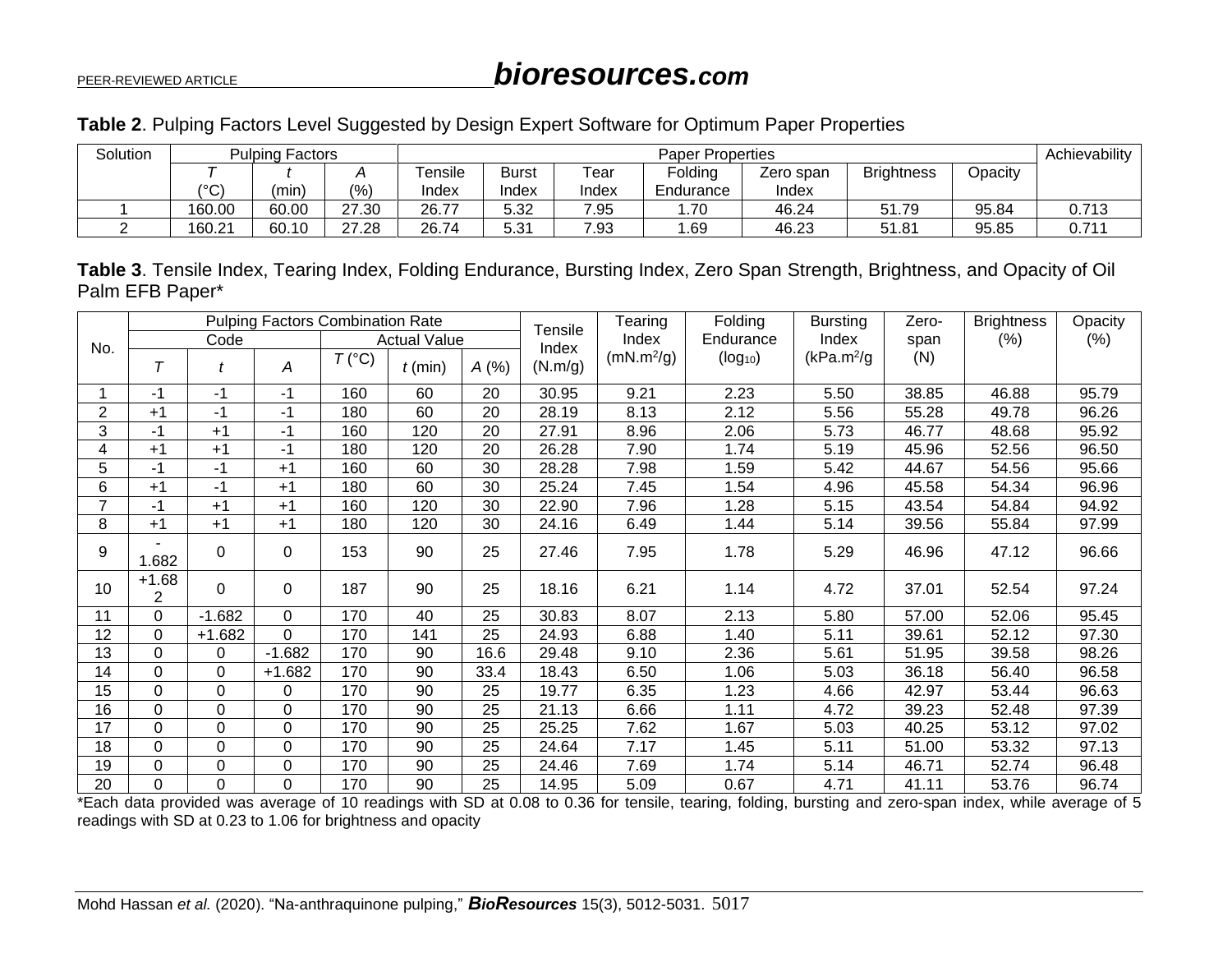| Paper<br>mechanical<br>properties | Model     | Sequential Model<br>Sum of Squares<br>(SMSS)* | Lack of Fit Test<br>$(LOF)^#$                 | <b>Model Summary</b><br>Statistic (MSS) <sup>+</sup> |
|-----------------------------------|-----------|-----------------------------------------------|-----------------------------------------------|------------------------------------------------------|
| Tensile Index,                    | Linear    | $F-value = 5.75$<br>Prob. $F = 0.0080$        | $F\text{-value} = 1.53$<br>Prob. $F = 0.3624$ | $R^2 = 0.2677$<br>$PRESS = 195.59$                   |
| Nm/g                              | Quadratic | $F-value = 1.69$<br>Prob. $F = 0.2288$        | $F-value = 1.16$<br>Prob. $F = 0.4553$        | $R^2 = -0.1272$<br>$PRESS = 301.06$                  |

**Table 4.** Tensile Index ANOVA Analysis

\* Choose model with significant Prob. F (Prob.  $F < 0.05$ )

# Choose model with insignificant Prob. F (Prob. F >0.10)

 $±$  Choose model with high  $R<sup>2</sup>$  and low PRESS

When the lignin was removed from the fibers, the fibers become closer to each other and generated a wide contact area between fibers and thus increased the relative bonding area between fibers. As more bonding area is formed, the paper acquires stronger properties. However, the decrease in the tensile index in this study refers to fibers that have experienced severe degradation due to the use of high temperature and alkali, which is associated with long pulping time. Extreme degradation caused the fibers to become weak and break easily upon the imposition of an external force (Ikramullah *et al*. 2018).

Therefore, temperature and alkaline charge should be used at medium levels so that the fibers are not exposed to improper severity. According to Casey (1980), degradation of carbohydrates causes the fibers to become weak, which lowers the tensile index. Carbohydrate degradation can occur with the use of high alkaline, temperature, and time.



**Fig. 1.** Tensile index perturbation plot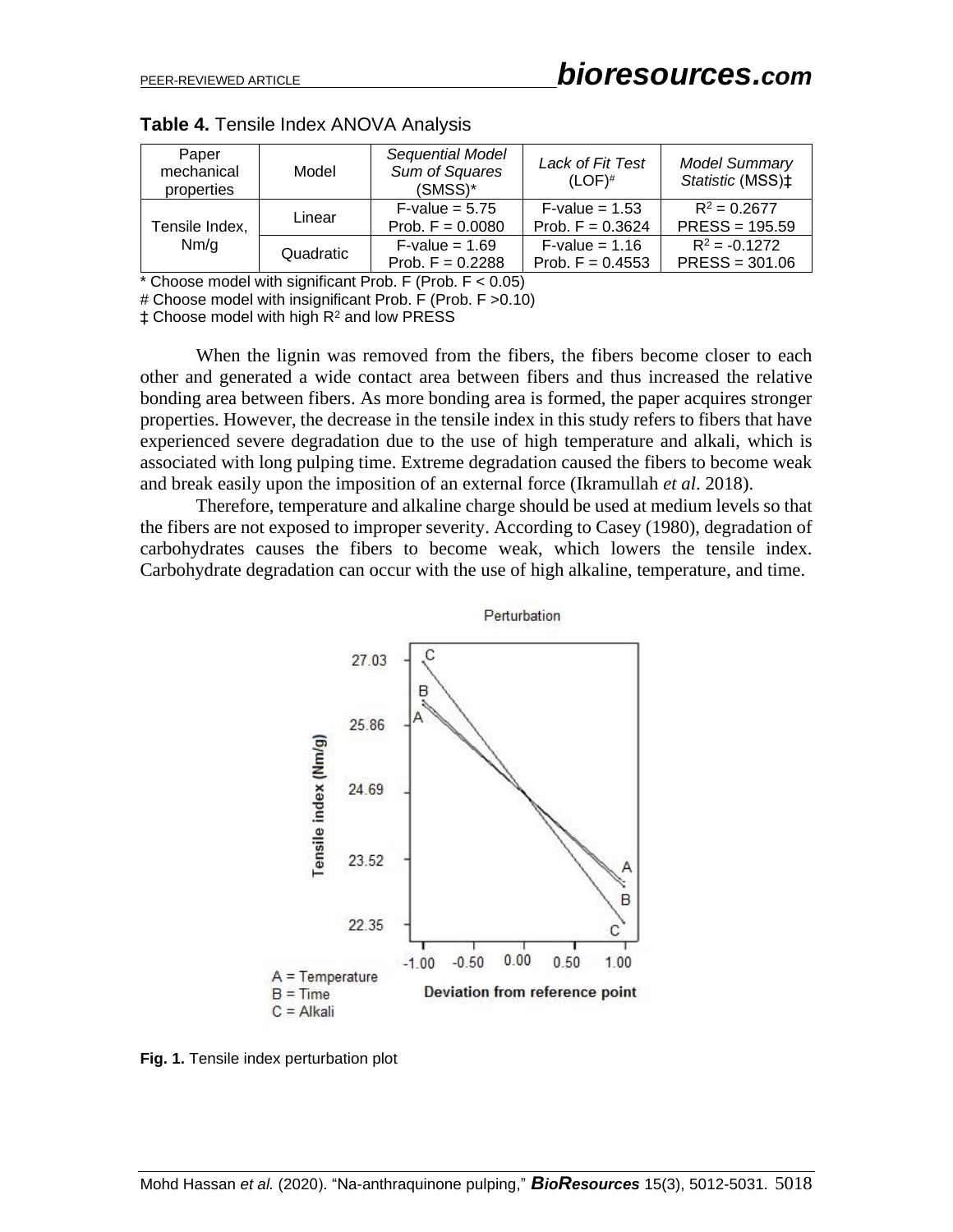# **Tearing Resistance**

Tearing resistance refers to the internal structure of a paper, but its value is sometimes also influenced by the surface treatment applied. Table 3 shows the range for the tearing index is between 5.09 to 9.22 mN.m<sup>2</sup>/g. Generally, the pulping factors affecting tearing index response followed the differences of more than  $4 \text{ mN} \cdot \text{m}^2/\text{g}$ .

### *Tearing Index ANOVA analysis*

Table 5 shows that the linear model from SMSS better fits the results with lower value of Prob. F. Although the insignificant quadratic model (0.9169) has a higher value than the linear model (0.7706), a fixed linear model was selected because it has a high  $R^2$ and lower PRESS. Equation 2 describes the response equation for the tearing index linear model.

Tearing index 
$$
(mN.m^2/g) = +20.21 - 0.052T - 8.503x10^{-3}t - 0.13A
$$
 (2)

# **Table 5.** Tearing Index ANOVA Analysis

| Paper<br>mechanical<br>properties | Model     | Sequential Model<br>Sum of Squares<br>$(SMSS)^*$ | Lack of Fit Test<br>$(LOF)^#$                 | <b>Model Summary</b><br>Statistic (MSS) <sup>+</sup> |
|-----------------------------------|-----------|--------------------------------------------------|-----------------------------------------------|------------------------------------------------------|
| Tearing index,                    | Linear    | $F\text{-value} = 4.81$<br>Prob. $F = 0.0142$    | $F$ -value = 0.61<br>Prob. $F = 0.7706$       | $R^2 = 0.2968$<br>$PRESS = 14.92$                    |
| mN.m <sup>2</sup> /g              | Quadratic | $F-value = 1.43$<br>Prob. $F = 0.2941$           | $F\text{-value} = 0.26$<br>Prob. $F = 0.9169$ | $R^2 = 0.2259$<br>$PRESS = 16.42$                    |

 $*$  Choose model with significant Prob. F (Prob.  $F < 0.05$ )

# Choose model with insignificant Prob. F (Prob. F >0.10)

‡ Choose model with high R<sup>2</sup> and low PRESS



**Fig. 2.** Tearing index perturbation plot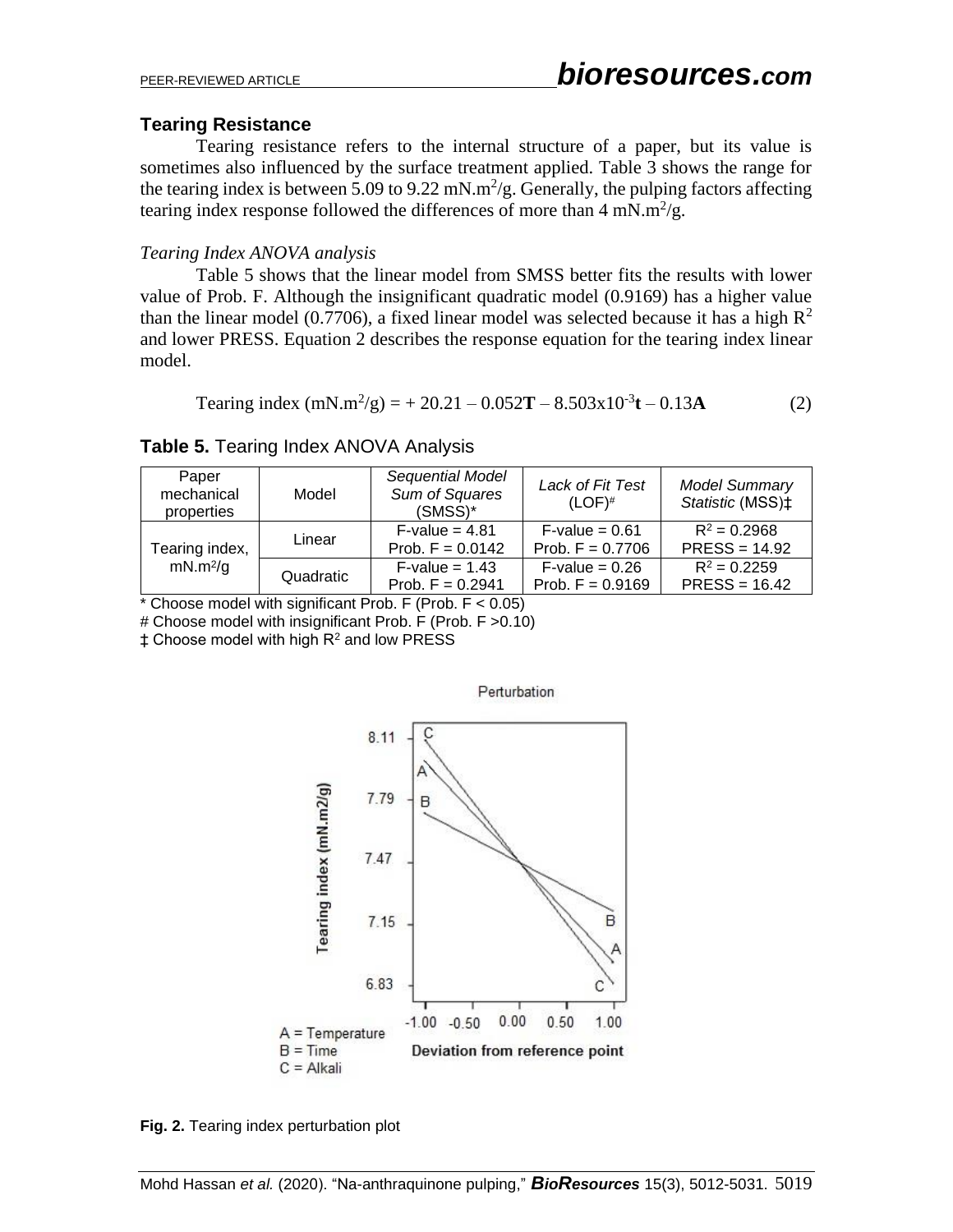### *Effects of the pulping factors on the tearing index*

The perturbation plot for tearing index (Fig. 2) shows that the temperature and alkaline factors had stronger influences on the tearing index. The time factor had a lesser effect on the tearing index. The tearing properties were more influenced by the dose of alkali and temperature used. At a higher percentage of alkali and temperature, the tearing index value was lower.

The tearing phenomenon involves the pulling-out of the fibers from the paper and breakage of the fibers. Tearing index depends on the length of fibers in a paper. The average length of fibers in a raw material may not be changed during the process of pulping, but the degree of hydrogen bonding may depend on the properties of the fibers and chemical treatment to severity level of the fibers (Zhao *et al.* 2002).

According to ASTM D689 (1963), the tearing index also depends on the density of the paper. Tearing index increased proportionally with the increasing of the paper density (Nurul Husna *et al*. 2014). This is due to the fibers arrangement to each other, thus producing high density. Fiber was also difficult to pull out because the bonding between aligned fibers were stronger than bonding in bulky paper.

Long fibers gave higher tearing resistance than short fibers (ASTM D689 1963). This is because long fiber yields more surface contact area per fiber, thus producing a greater cumulative amount of bonding. In this study, the tearing index decreased with increasing alkali charge and temperature. The fiber exposed to degradation and fiber strength decreased. When the individual fiber is weak, it was unable to form a strong hydrogen bonding between the fibers during the formation of the paper. Extreme pulping factors also caused the pulp to become weak and unable to withstand the breakage upon the imposition of external force. This resulted in paper that is easily tear off and has a low tearing index.

# **Folding Endurance**

Folding endurance is an empirical test that measures the number of folds that can be recovered by any paper before the tensile strength falls below the standard value. The paper was folded to the rear and the front between the rotating rollers at a rate of 120 'double folds' per minute (Casey 1981).

#### *Folding endurance ANOVA analysis*

Table 6 shows the analysis of ANOVA for folding endurance. The Prob. F at SMSS for the linear and quadratic model was at 0.0066 and 0.3059 (insignificant).

| Paper<br>Mechanical<br><b>Properties</b>     | Model     | Sequential Model<br>Sum of Squares<br>$(SMSS)^*$ | Lack of Fit Test<br>$(LOF)^{#}$               | <b>Model Summary</b><br>Statistic (MSS) <sup>+</sup> |
|----------------------------------------------|-----------|--------------------------------------------------|-----------------------------------------------|------------------------------------------------------|
| Folding                                      | Linear    | $F-value = 5.89$<br>Prob. $F = 0.0066$           | $F\text{-value} = 0.57$<br>Prob. $F = 0.7938$ | $R^2 = 0.3665$<br>$PRESS = 2.38$                     |
| endurance,<br>I <sub>0</sub> q <sub>10</sub> | Quadratic | $F\text{-value} = 1.39$<br>Prob. $F = 0.3059$    | $F\text{-value} = 0.23$<br>Prob. $F = 0.9320$ | $R^2 = 0.3173$<br>$PRESS = 2.56$                     |

| Table 6. Folding Endurance ANOVA Analysis |  |
|-------------------------------------------|--|
|-------------------------------------------|--|

 $*$  Choose model with significant Prob. F (Prob.  $F < 0.05$ )

# Choose model with insignificant Prob. F (Prob. F >0.10)

 $±$  Choose model with high  $R<sup>2</sup>$  and low PRESS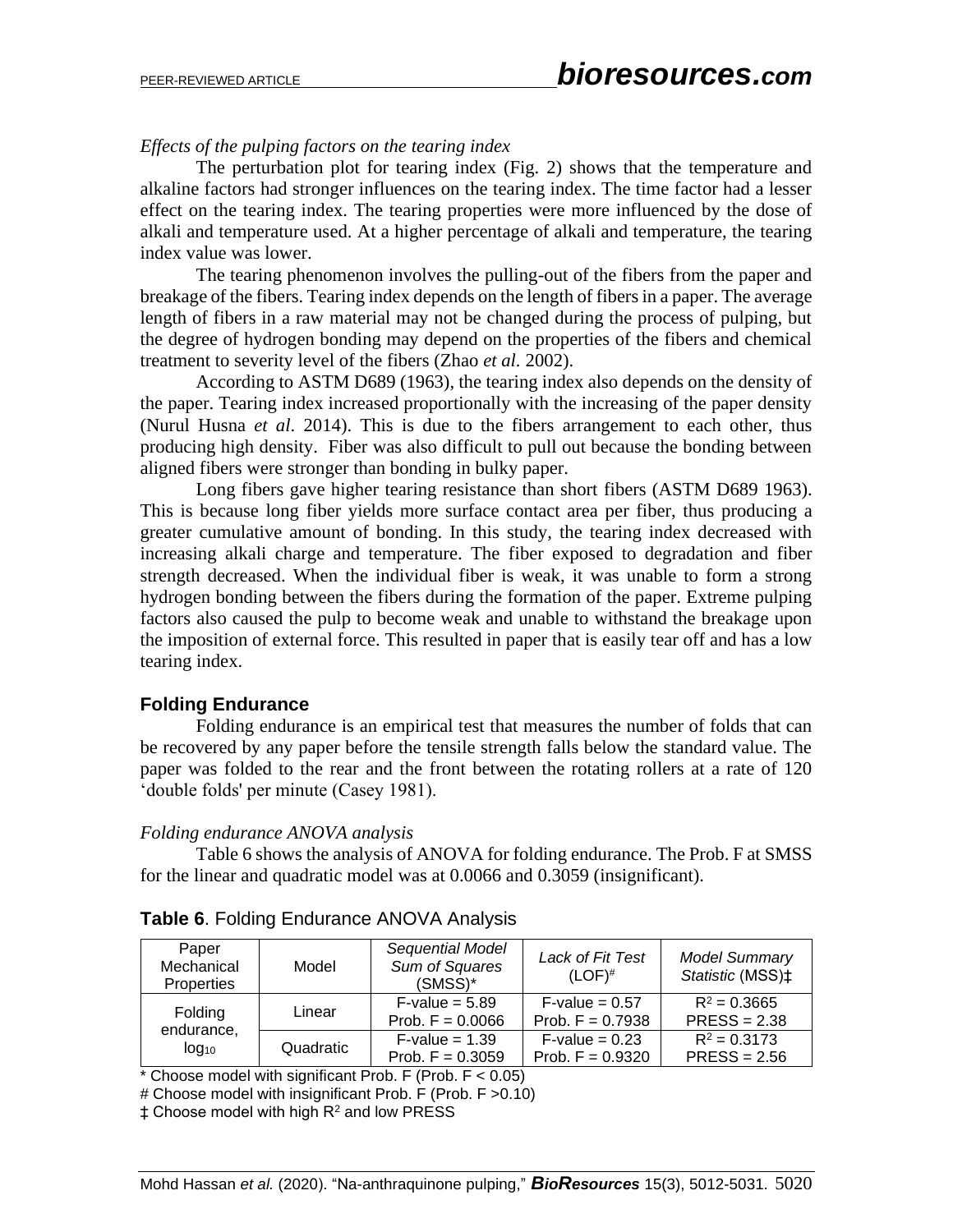The value of insignificant quadratic model was better than the linear model with higher LOF at 0.9320 compared with 0.7938. However, the linear model was selected due to its higher  $R^2$  and lower PRESS. The response surface in Eq. 3 represents the linear model for folding endurance.

Folding endurance,  $log_{10} = +5.43 - 0.010T - 5.371x10^{-3}t - 0.066A$  (3)

#### *Effect of pulping factors on folding endurance*

The folding endurance perturbation plot shows that these three pulping factors affect the durability of the folding endurance (Fig. 3). The alkaline and pulping time gave more impact to the folding endurance. However, the pulping temperature and alkaline were selected to represent the X- and Y-axis, respectively, to facilitate the comparison between the mechanical properties of paper. When the percentage of alkaline and the pulping temperature increased, the folding endurance decreased. This is because alkali and high temperature causes cellulose degradation and weaken the fibers (Xu *et al*. 2020).

Folding endurance relates to tensile strength. When the tensile strength decreased, the endurance folding also decreased. It was also influenced by the bonding strength, prolongation, and flexibility. Generally, when the strength of the bursting and tensile strength increased, the folding endurance also rose. However, moisture content also plays a role in the strength of the properties. If the moisture content increases, bonding strength decreased, but the fiber flexibility improves. Although the flexibility has a small impact on the tensile and bursting strength, the increasing fiber flexibility decreases the tensile and bursting strength (Nissan 1977; Lund *et al*. 2012; Choi *et al*. 2016).



**Fig. 3.** Folding endurance perturbation plot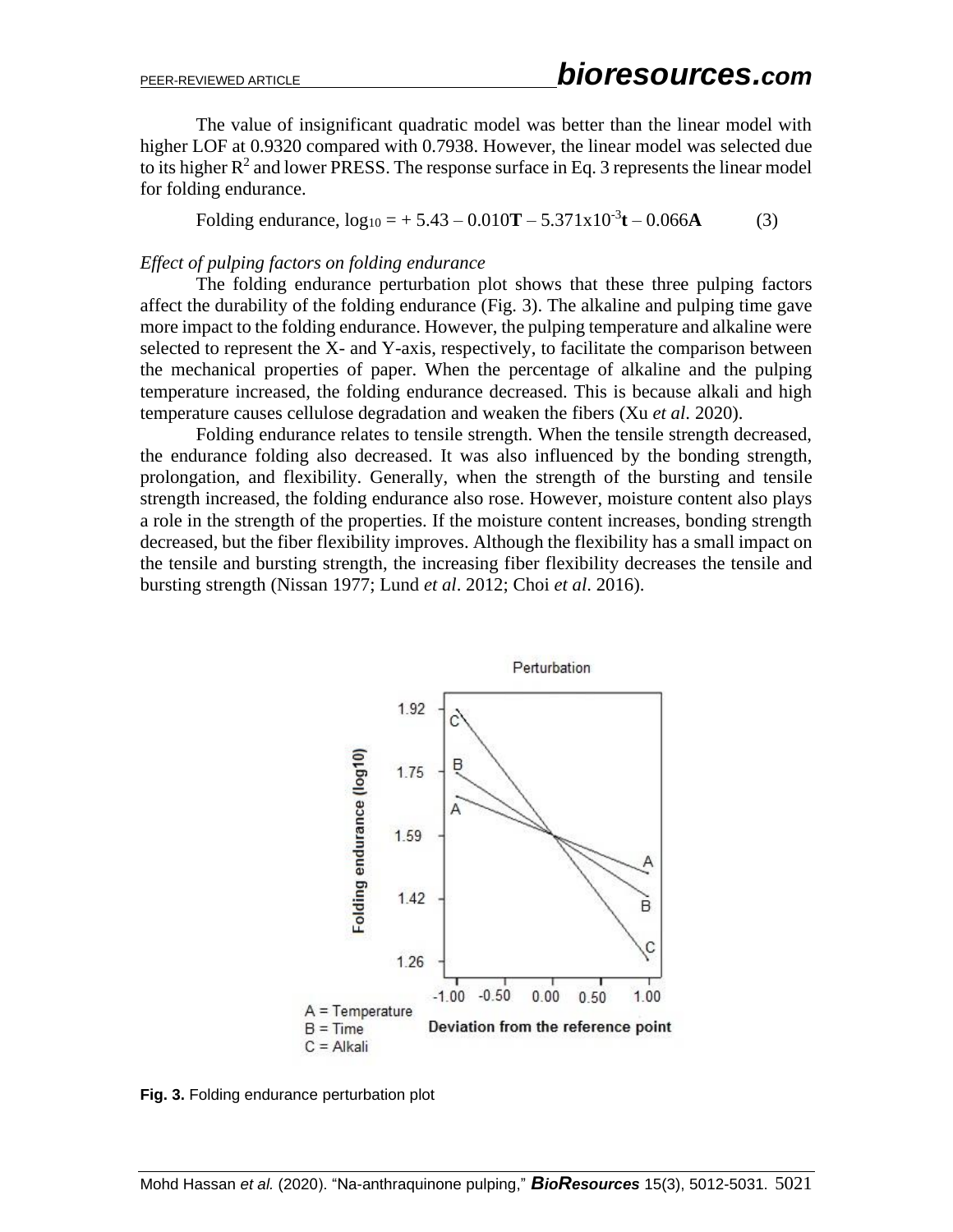# **Bursting Strength**

Bursting strength is determined by the pressure required to break a specimen, and it relates to the tensile strength and the surface area of a paper. It is useful for testing of paper and board for packaging purposes (Browning 1977). Bursting strength is known as the 'Mullen' or 'pop' test. Burst strength is susceptible to the type, content, and amount of fibers present in the paper (ASTM D774 1963). Table 3 shows the bursting index response, which ranged from 4.17 to 5.80 kPa.m<sup>2</sup>/g.

# *Bursting Index ANOVA Analysis*

Table 7 shows that both the linear and quadratic model achieved Prob.  $F > 0.05$ , but they were judged to be still acceptable because the value was not too far from the required value, *i.e*. < 0.05. Observation at LOF showed that both models had insignificant value. MSS strengthened the selection of linear model because it has high  $R^2$  and low PRESS. Equation 4 represents the linear response surface plot for the bursting index.

Bursting index  $(kPa.m^2/g) = +8.63 - 0.014T - 3.410x10^{-3}t - 0.033A$  (4)

|  | <b>Table 7. Bursting Index ANOVA Analysis</b> |
|--|-----------------------------------------------|
|--|-----------------------------------------------|

| Paper<br>mechanical<br>properties | Model     | Sequential Model<br>Sum of Squares<br>$(SMSS)^*$ | Lack of Fit Test<br>$(LOF)^#$                 | <b>Model Summary</b><br>Statistic (MSS) <sup>+</sup> |
|-----------------------------------|-----------|--------------------------------------------------|-----------------------------------------------|------------------------------------------------------|
| <b>Bursting</b>                   | Linear    | $F-value = 1.89$<br>Prob. $F = 0.1713$           | $F-value = 1.01$<br>Prob. $F = 0.5350$        | $R^2 = -0.0144$<br>$PRESS = 3.02$                    |
| index,<br>$kPa.m^2/g$             | Quadratic | $F\text{-value} = 2.23$<br>Prob. $F = 0.1257$    | $F\text{-value} = 0.38$<br>Prob. $F = 0.8469$ | $R^2 = -0.0586$<br>$PRESS = 3.15$                    |

 $*$  Choose model with significant Prob. F (Prob.  $F < 0.05$ )

# Choose model with insignificant Prob. F (Prob. F >0.10)

 $\ddagger$  Choose model with high R<sup>2</sup> and low PRESS



Perturbation

**Fig. 4.** Bursting index perturbation plot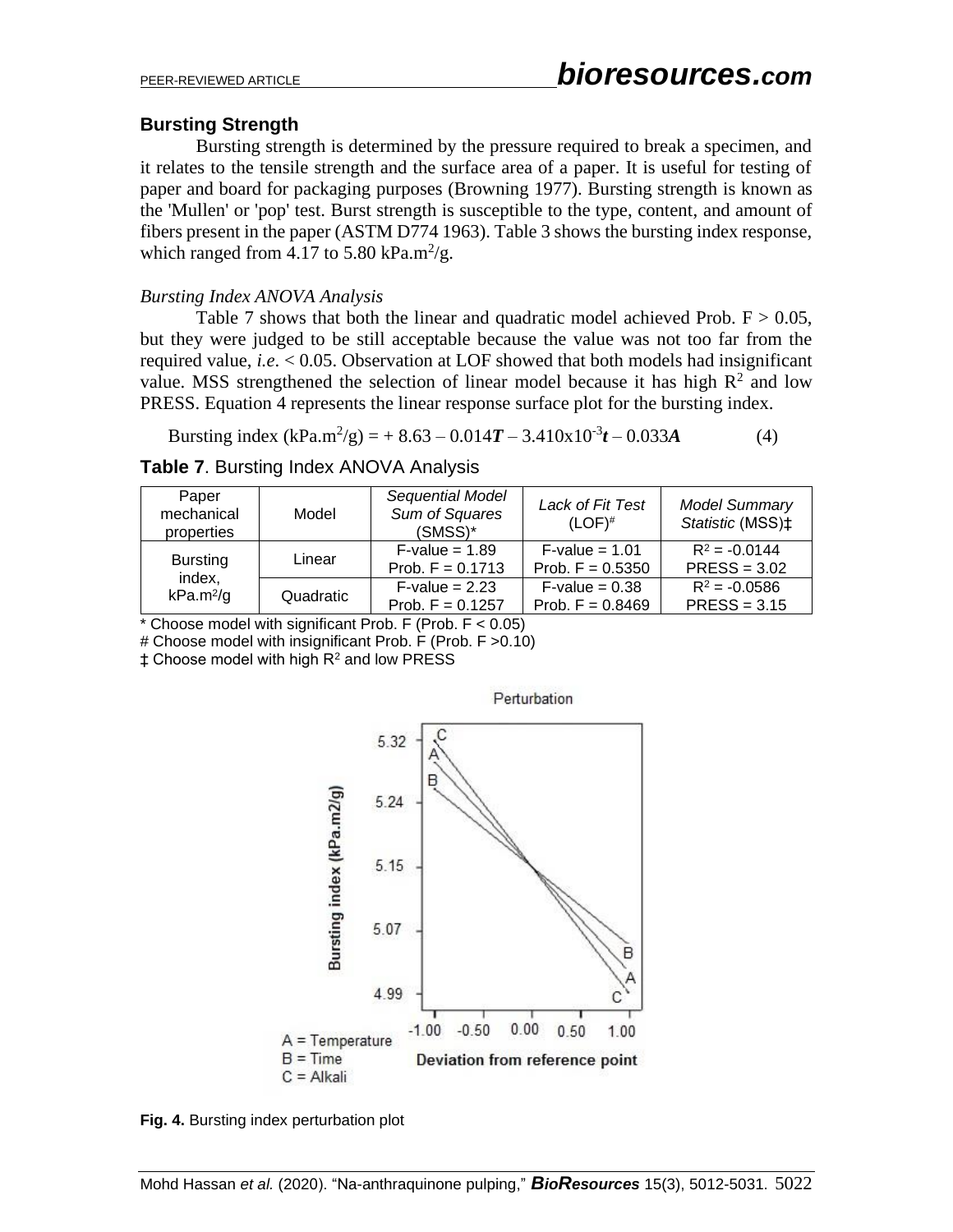#### *Effect of pulping factors on bursting index*

The bursting index perturbation plot (Fig. 4) shows that the temperature and alkali were represented as the X- and Y-axis, respectively. Increasing the pulping time decreased the bursting index as the time changed from 60 min to 90 min and 120 min. Decreased alkali and temperature lead to an increased bursting index. The bursting index is associated with average fiber length and level of bonding between fibers (Zhao *et al.* 2002).

Bursting index is closely related to hydrogen bonding between the fibers. With stronger hydrogen bonding between fibers, the bursting index rises because higher forces are needed to break the surface of the paper sample. This will happen on the paper that has high strength fibers.

Based on this study, the bursting index decreased with the increasing of the pulping factors because fiber has become weak as the result of degradation at higher pulping temperature, longer time, and higher alkaline charge. Therefore, the hydrogen bonding between fibers becomes weak, and the surface of the paper becomes fragile when the pressure was applied and thus decreased the bursting index (Wutisatwongkul *et al*. 2016; Ikramullah *et al*. 2018).

### **Zero – Span Tensile Strength**

Tensile strength also can be determined by using zero-span tensile, which is measured using special tools, where two jaws are clamped side by side without any span between the jaws. The principle of the zero-span test measures the strength of individual randomly oriented fibers in the paper. The ratio between normal tensile to zero-span can be used to estimate the degree of bonding between the fibers. It is useful for measuring the individual fiber strength loss caused by extreme bleaching, high acidity, and the effects of other degradation (Casey 1981).

#### *Zero-span ANOVA analysis*

Based on Table 8, SMSS showed that the linear model was chosen for having a value of 0.0769 compared to 0.4938 for the quadratic model. The value of linear model in LOF also was greater than the values for the quadratic model. Referring to MSS, it is apparent that the linear model is most appropriate because of its higher  $\mathbb{R}^2$  and lower PRESS. Equation 5 describes the plot surface response for the zero-span linear model.

Zero-span, N = + 72.67 – 0.031T – 0.092t – 0.59A 
$$
(5)
$$

# **Table 8**. Zero-span Tensile Strength ANOVA Analysis

| Paper<br>mechanical<br>properties | Model     | Sequential Model<br>Sum of Squares<br>$(SMSS)^*$ | Lack of Fit Test<br>$(LOF)^{#}$               | <b>Model Summary</b><br>Statistic (MSS) <sup>+</sup> |
|-----------------------------------|-----------|--------------------------------------------------|-----------------------------------------------|------------------------------------------------------|
|                                   | Linear    | $F-value = 2.75$<br>Prob. $F = 0.0769$           | $F\text{-value} = 1.49$<br>Prob. $F = 0.3472$ | $R^2 = -0.0994$<br>$PRESS = 720.80$                  |
| Zero-span, N                      | Quadratic | $F\text{-value} = 0.97$<br>Prob. $F = 0.4938$    | $F-value = 1.70$<br>Prob. $F = 0.2864$        | $R^2 = -1.2680$<br>$PRESS = 1486.98$                 |

\* Choose model with significant Prob. F (Prob.  $F < 0.05$ )

# Choose model with insignificant Prob. F (Prob. F >0.10)

‡ Choose model with high R<sup>2</sup> and low PRESS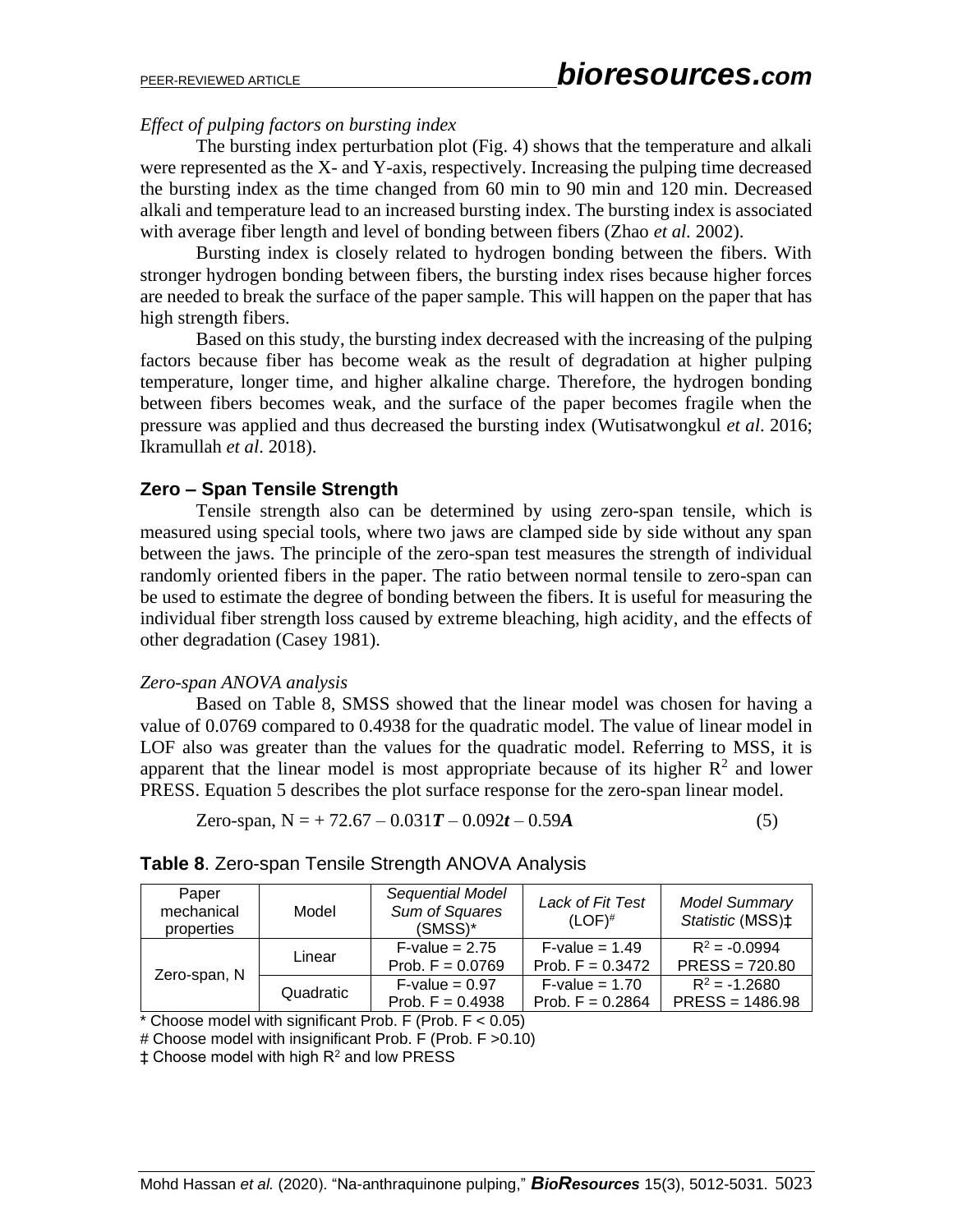#### *Effect of pulping factors on zero-span*

Figure 5 shows the zero-span perturbation plot. Time and alkaline had much more influence on zero-span than temperature. However, the temperature also affected the zerospan because it decreased when the temperature is increased from 160 °C to 170 °C and 180 °C. This means that zero-span tensile strength decreased with the increasing of temperature, as high temperatures cause more cellulose and hemicellulose degradation and thus weaken the fibers.

When alkalinity increased, zero-span decreased. This was due to severe degradation on the fiber cellulose chains, which weakened the individual fibers. The use of longer pulping time removed more lignin but at the same time shortened the molecular chains and thus weaken the cellulose fiber.



**Fig. 5.** Zero-span perturbation plot

# **Paper Optical Properties**

#### *Brightness*

The actual brightness refers to the enlightenment or reflectance from the entire paper. It depends on the overall spectral reflectance from a paper, the condition of visibility (lighting), and characteristics of the viewer. The brightness of the manufacturing paper is based on the measurement of light reflection from the white or almost white paper on a blue spectrum wave, with light wave dominant at 457 nm (Casey 1981). Table 3 shows the brightness range of soda-AQ pulping paper between 39.6 and 56.4%. This is considered a high brightness value for the unbleached paper.

# *Brightness ANOVA analysis*

Table 9 shows the analysis of ANOVA for the brightness response. At SMSS, it is clear that the linear model is most appropriate because it has a significant value of <0.0001. The LOF for both models did not meet the requirement of  $>0.10$ . The observation on MSS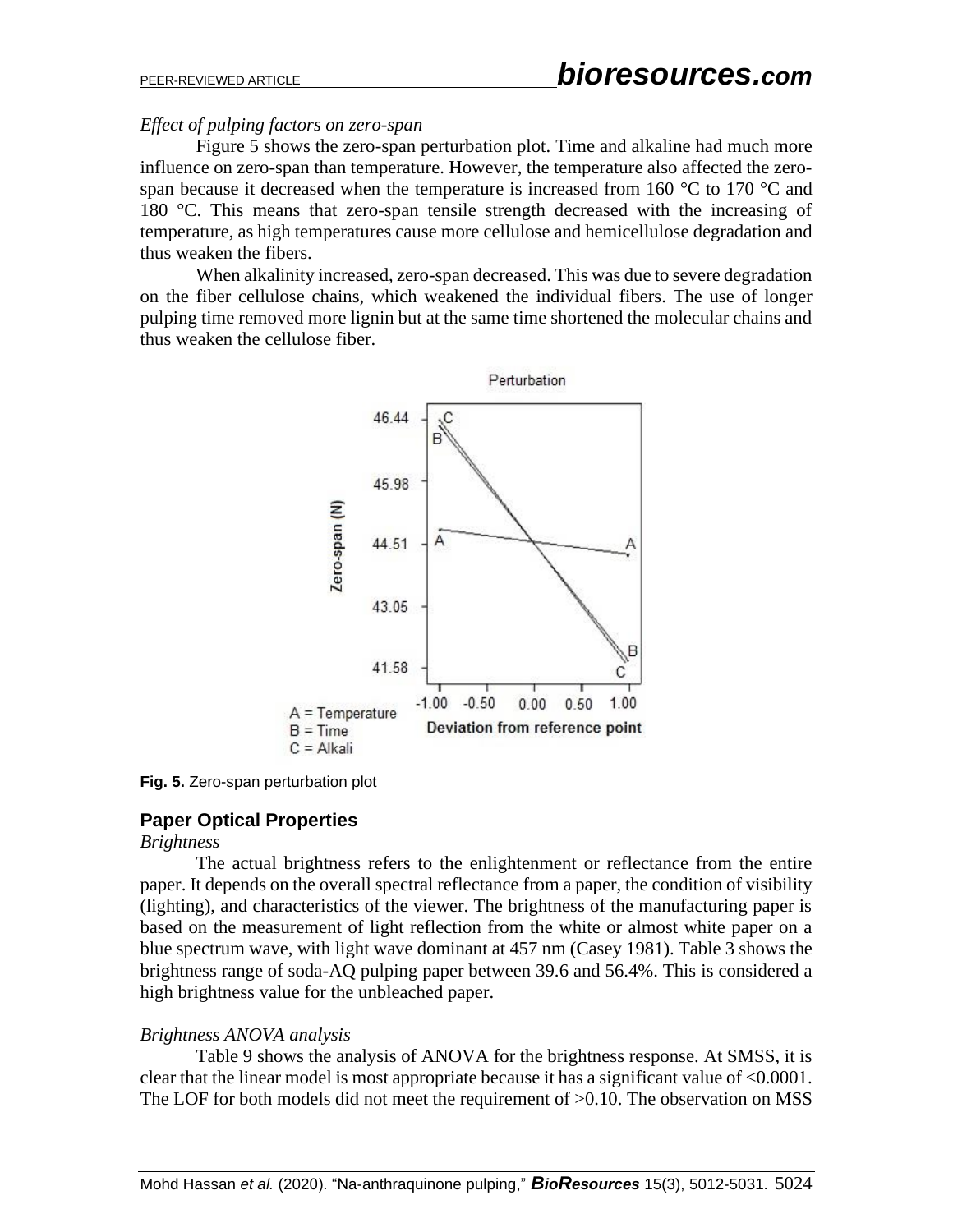strengthened the selection of linear model with higher  $R^2$  values and lower PRESS. Equation 6 represents the linear model of brightness.

Brightness (
$$
\%
$$
) = + 11.34 +0.12T + 0.016t + 0.73A (6)

#### *Effect of pulping factors on brightness*

The brightness perturbation plot (Fig. 6) shows that the temperature and alkaline highly affected the brightness. Brightness and pulping time showed a proportional increment. Longer pulping time allows more lignin to be dissolved and thus increases the brightness of the paper.

#### **Table 9**. Brightness ANOVA Analysis

| Paper Optical<br>Properties | Model     | Sequential Model<br>Sum of Squares<br>$(SMSS)^*$ | Lack of Fit Test<br>$(LOF)^#$                  | <b>Model Summary</b><br>Statistic (MSS) <sup>+</sup> |
|-----------------------------|-----------|--------------------------------------------------|------------------------------------------------|------------------------------------------------------|
| Brightness, %               | Linear    | $F\text{-value} = 14.28$<br>Prob. $F < 0.0001$   | $F\text{-value} = 31.30$<br>Prob. $F = 0.0007$ | $R^2 = 0.5331$<br>$PRESS = 132.26$                   |
|                             | Quadratic | $F\text{-value} = 1.50$<br>Prob. $F = 0.2705$    | $F\text{-value} = 35.71$<br>Prob. $F = 0.0006$ | $R^2 = -0.0584$<br>$PRESS = 299.82$                  |

 $*$  Choose model with significant Prob. F (Prob.  $F < 0.05$ )

# Choose model with insignificant Prob. F (Prob. F >0.10)

 $±$  Choose model with high  $R<sup>2</sup>$  and low PRESS



#### **Fig. 6.** Brightness perturbation plot

The brightness increased with an increase in alkali and temperature. This is because when alkaline increased, more lignin was dissolved or removed. Lignin has chromophore groups that work to absorb light, which contributes to paper darkening. Therefore, with lignin removal, chromophore groups were eliminated, and the process of absorption of light by chromophore was blocked because it is responsible for making the paper dark. The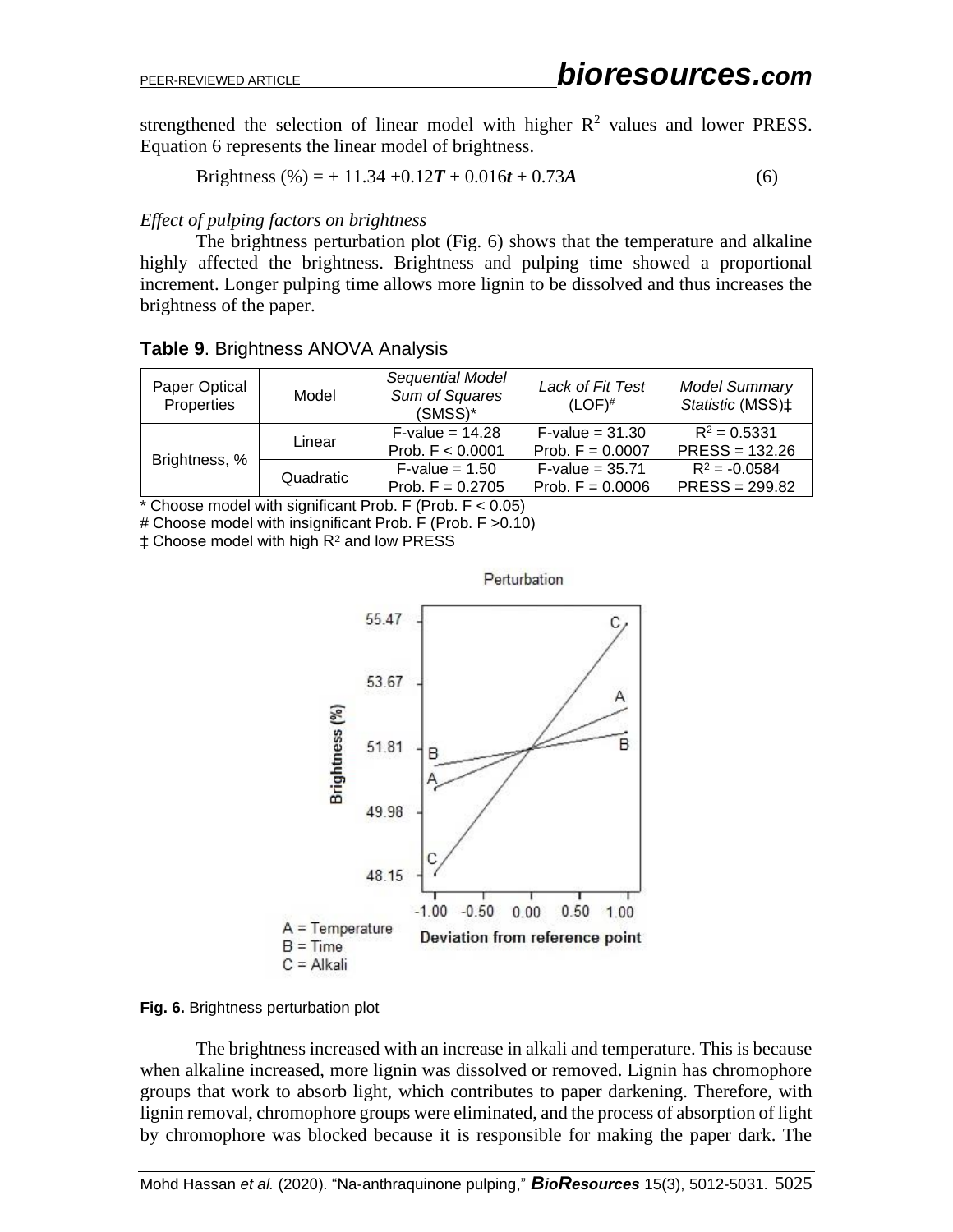higher pulp severity will lead to a brighter paper (Ikramullah *et al*. 2018; Hedjazi *et al*. 2009).

As the temperature rises, the rate of delignification also rises (Mims *et al.* 1989). More lignin can be eliminated at high temperatures and cause the brightness of paper increased due to the depletion of the light-absorbing material (lignin).

# **Opacity**

Table 10 shows the analysis of ANOVA for the opacity response. The opacity measurement is used to determine the ability of the paper to hide the contrast. A printed paper needs to have enough opacity to remove the printing shadow on the next page or to be printed on both sides of the paper. Bond paper, books, paper, and newspapers are examples of papers that required high opacity (ASTM D589 1963). Table 3 shows that the range of opacity was between 94.92 and 98.26%. The difference of 3.34% was too small to indicate that pulping factors affect the opacity properties.

| Paper Optical<br>Properties | Model     | Model<br>Sequential<br>Sum of Squares<br>$(SMSS)^*$ | Lack of Fit Test<br>$(LOF)^#$                 | Model<br>Summary<br>Statistic (MSS)‡ |
|-----------------------------|-----------|-----------------------------------------------------|-----------------------------------------------|--------------------------------------|
| Opacity, %                  | Linear    | $F$ -value = 2.58<br>Prob. $F = 0.0895$             | $F\text{-value} = 6.42$<br>Prob. $F = 0.0262$ | $R^2 = -0.1970$<br>$PRESS = 15.56$   |
|                             | Quadratic | $F-value = 1.14$<br>Prob. $F = 0.4082$              | $F-value = 7.99$<br>Prob. $F = 0.0198$        | $R^2 = -1.8051$<br>$PRESS = 36.67$   |

# **Table 10.** Opacity ANOVA Analysis

 $*$  Choose model with significant Prob. F (Prob.  $F < 0.05$ )

# Choose model with insignificant Prob. F (Prob. F >0.10)

 $±$  Choose model with high  $R<sup>2</sup>$  and low PRESS

Although the ranges of the differences were small, statistically, SMSS showed a significant value for the linear opacity model (Table 10). Both models did not meet the LOF values at F-value of  $> 0.10$ . However, the MSS observations favored the linear models based on the value of higher  $R^2$  and lower PRESS. The response surface plot for opacity is represented by Eq. 7.

$$
Opacity (%) = +88.50 + 0.047T + 9.205 \times 10^{-3}t - 0.026A
$$
 (7)

# *Effect of pulping factors on opacity*

The most influential factors effect on the opacity were time and temperature, as described by the opacity perturbation plot (Fig. 7).

Alkali had less effect on the opacity and was set constant at 20%, 25%, and 30%. Opacity increased as time increased. Longer pulping time allows more lignin to be dissolved, and according to Casey (1980), longer pulping time decreases the fiber dimensions, resulting in increased light scattering.

The increase in temperature also increases the paper opacity. This phenomenon occurs due to the fiber lumen collapse at high temperatures (Scallen and Borch 1976). The collapsed fiber results in decreased lumen scattering power and increased absorption power. Casey (1980) stated that at low scattering power and high absorption power, paper reflectivity would be decreased and this makes the paper opacity increased. In contrast with the alkali factors, when the alkali percentage increased, the value of the opacity decreased. This is because high alkaline pulp results in brighter paper and thus reduces the paper opacity.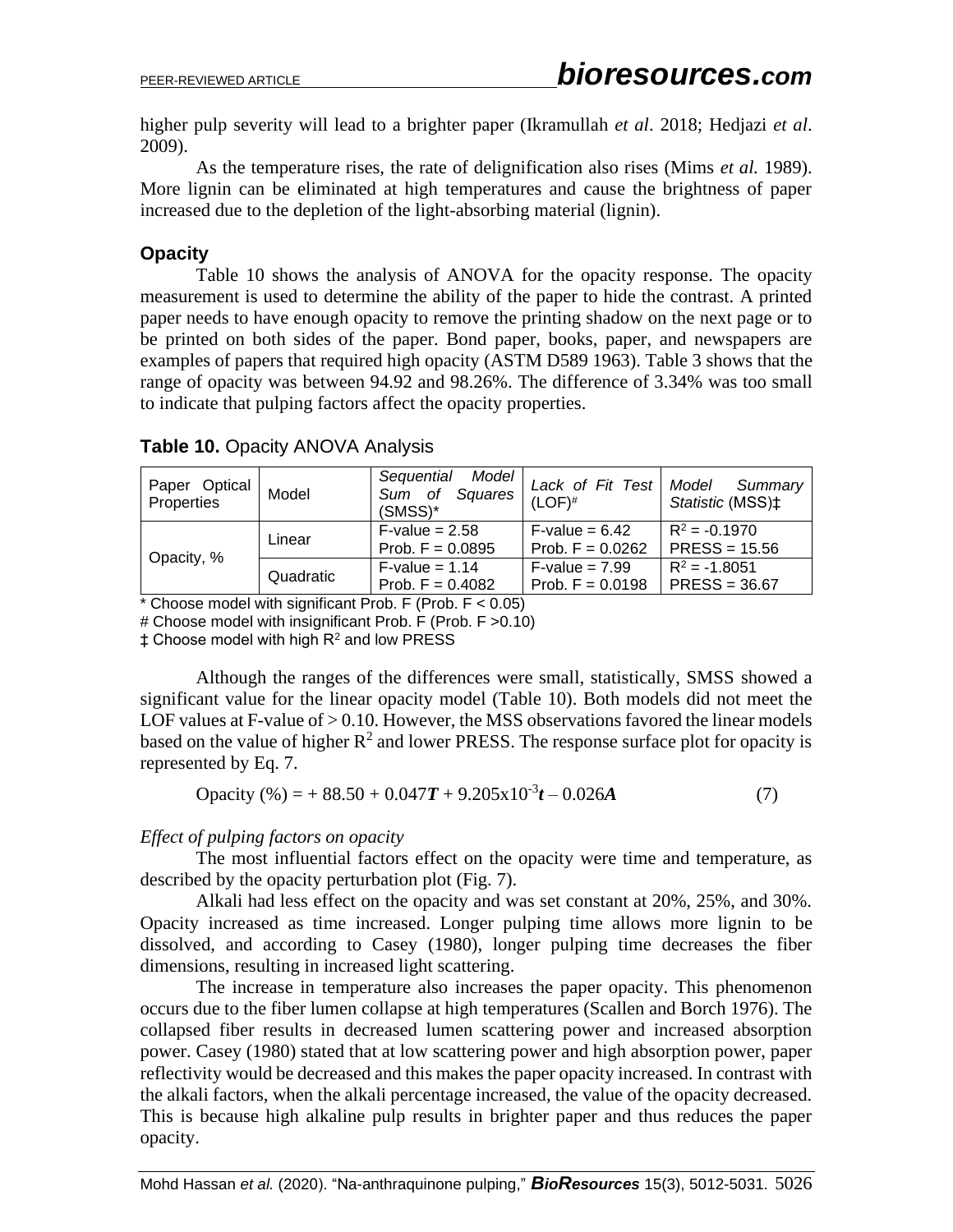

**Fig. 7.** Opacity perturbation plot

#### **Optimization**

Optimization is the process of finding the optimum value for each pulping factor to obtain the optimal values of an experimental outcome. In the experimental design, the goal of each response was identified. Objectives that can be achieved are the maximum value, minimum value, the value to be reached (target), and the value in the range.

To achieve high tensile, tearing, folding endurance, bursting, zero span index, brightness, and opacity, the pulping conditions were conducted at  $160 \degree C$ , 60 min pulping time, and 27.30% alkali. Table 11 shows the predicted and actual values for all mechanical and optical paper properties. The mathematical model derived from the experimental design gave good prediction based on the low standard deviation from the predicted and actual values. The low pulping condition was sufficient to achieve high paper properties due to low lignin content in non-wood material such as EFB compared to wood material. This result is significant to avoid the unnecessary degradation on the EFB fiber thus leading to decrease the EFB paper strength.

| Table 11. Comparison on Predicted and Actual Values from the Pulping |  |
|----------------------------------------------------------------------|--|
| Optimization                                                         |  |

| <b>Paper Properties</b>                | <b>Predicted Value</b> | <b>Actual Value</b> | Standard<br>Deviation |
|----------------------------------------|------------------------|---------------------|-----------------------|
| Tensile index (Nm/g)                   | 26.77                  | 22.87               | 3.7421                |
| Tearing index $(mN.m^2/g)$             | 7.95                   | 6.62                | 0.8349                |
| Folding endurance (log <sub>10</sub> ) | 1.70                   | 1.43                | 0.3338                |
| Bursting index (kPa.m <sup>2</sup> /g) | 5.32                   | 5.45                | 0.3705                |
| Zero-span (N)                          | 46.23                  | 45.57               | 5.1998                |
| Brightness (%)                         | 51.80                  | 49.60               | 2.1942                |
| Opacity (%)                            | 95.84                  | 91.72               | 0.7419                |

Mohd Hassan *et al.* (2020). "Na-anthraquinone pulping," *BioResources* 15(3), 5012-5031. 5027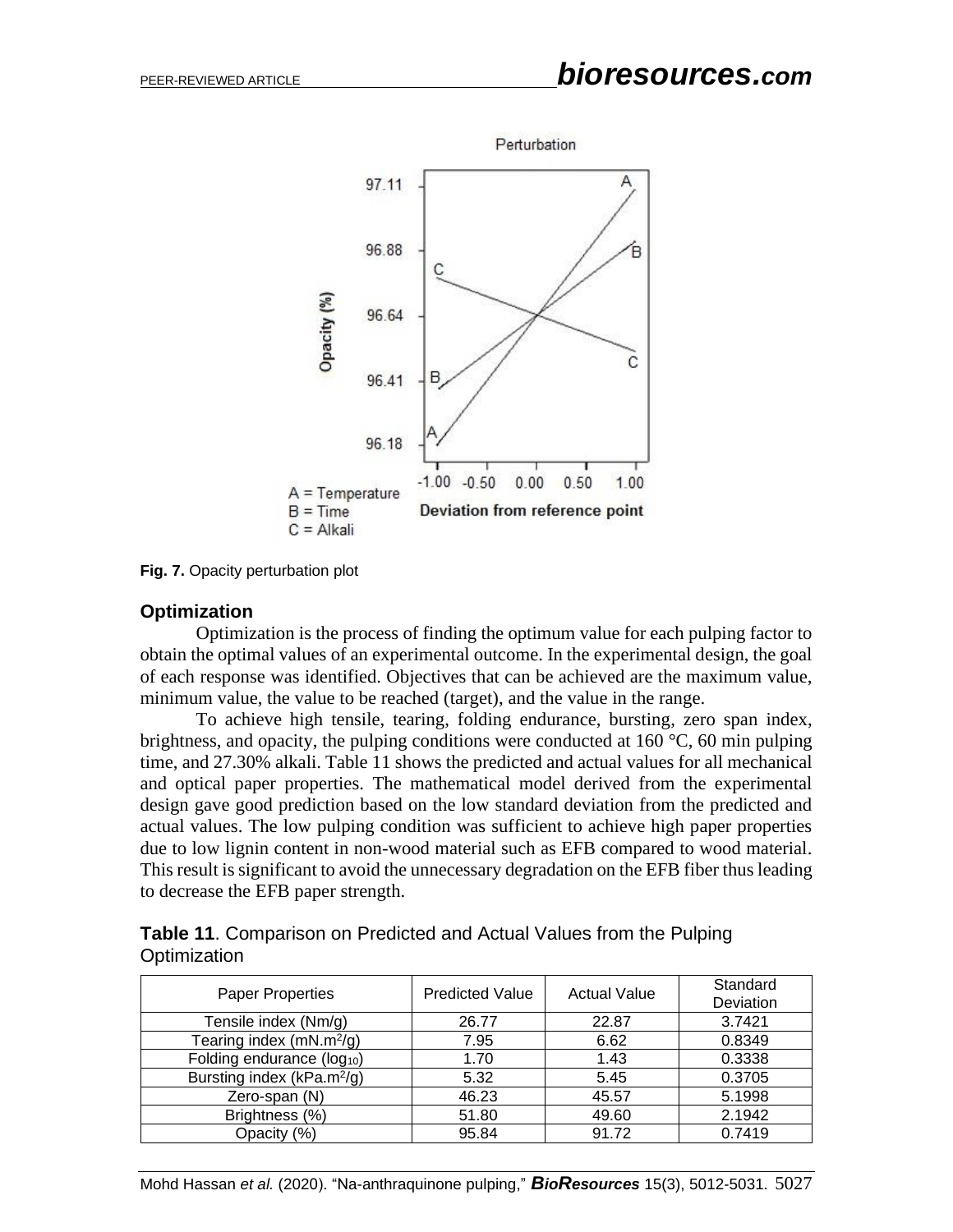# **CONCLUSIONS**

1. The effect of pulping condition with alkali charge (*A*), pulping temperature (*T*), and pulping time (*t*) ranged between 20 and 30% of NaOH, 160 and 180  $^{\circ}$ C, and 60 and 120 min were conducted on the oil palm EFB fiber.

2. The mathematical relationship generated showed that the optimum pulping condition were at 27.30% alkali charge, 160 °C, and 60 min. This combination of low pulping conditions level produced 26.8 N.m/g tensile index, 7.95 mN.m<sup>2</sup>/g tearing index, 5.32 kPa.m<sup>2</sup>/g bursting index, 1.70 log<sub>10</sub> folding endurance, 46.2 N zero-span tensile strength, 51.8% brightness, and 95.8% opacity.

3. This economical pulping properties has high potential to be implemented in pulp and paper industry with more environmentally pulping process.

# **ACKNOWLEDGMENTS**

The authors express their appreciation to SABUTEK Sdn. Bhd., Teluk Intan, Perak, for providing the raw material for this study. The authors also acknowledge FRGS/1/2018/TK10/UITM/02/4 as fund provider.

# **REFERENCES CITED**

- Agustin, M. B., Penttilä, P. A., Lahtinen, M., and Mikkonen, K. S. (2019). "Rapid and direct preparation of lignin nanoparticles from alkaline pulping liquor by mild ultrasonication," *ACS Sustainable Chemistry & Engineering* 7(24), 19925-19934. DOI: 10.1021/acssuschemeng.9b05445
- American Society for Testing and Material (ASTM) (1963). *Paper and Paperboard;*  Characteristics, Nomenclature and Significance of Test, 3<sup>rd</sup> Ed., Philadelphia, USA.
- Azizi Mossello, A., Harun, J., Resalati, H., Ibrahim, R., Fallah Shams, S., and Md Tahir, P. (2010). "New approach to use of kenaf for paper and paperboard production," *BioResources* 5(4), 2112-2122.
- Browning, B. L. (1977). *Analysis of Paper*, 2<sup>nd</sup> Ed., Marcel Dekker, New York, NY.
- Casey, J. P. (1980). *Pulp and Paper: Chemistry and Chemical Technology*, Vol. I, 3rd Ed., John Wiley and Sons, New York, NY.
- Casey, J. P. (1981). *Pulp and Paper: Chemistry and Chemical Technology*, Vol. III, 3 rd Ed., John Wiley and Sons, New York, NY.
- Casey, J. P. (1983). *Pulp and Paper: Chemistry and Chemical Technology*, John Wiley and Sons, New York, NY.
- Choi, K. H., Kim, A. R., and Cho, B. U. (2016). "Effects of alkali swelling and beating treatments on properties of kraft pulp fibers," *BioResources* 11(2), 3769-3782. DOI: 10.15376/biores.11.2.3769-3782
- Elzaki, O. T., Khider, T. O., Omer, S. H., Mohieldin, S. D., and Shomeina, S. K. (2020). "Suitability of Sudanese pearl millet stalks *Pennisetum glaucum* (L.) for alkaline pulping with additives," *Songklanakarin Journal of Science & Technology* 42(1). DOI: 10.14456/sjst-psu.2020.16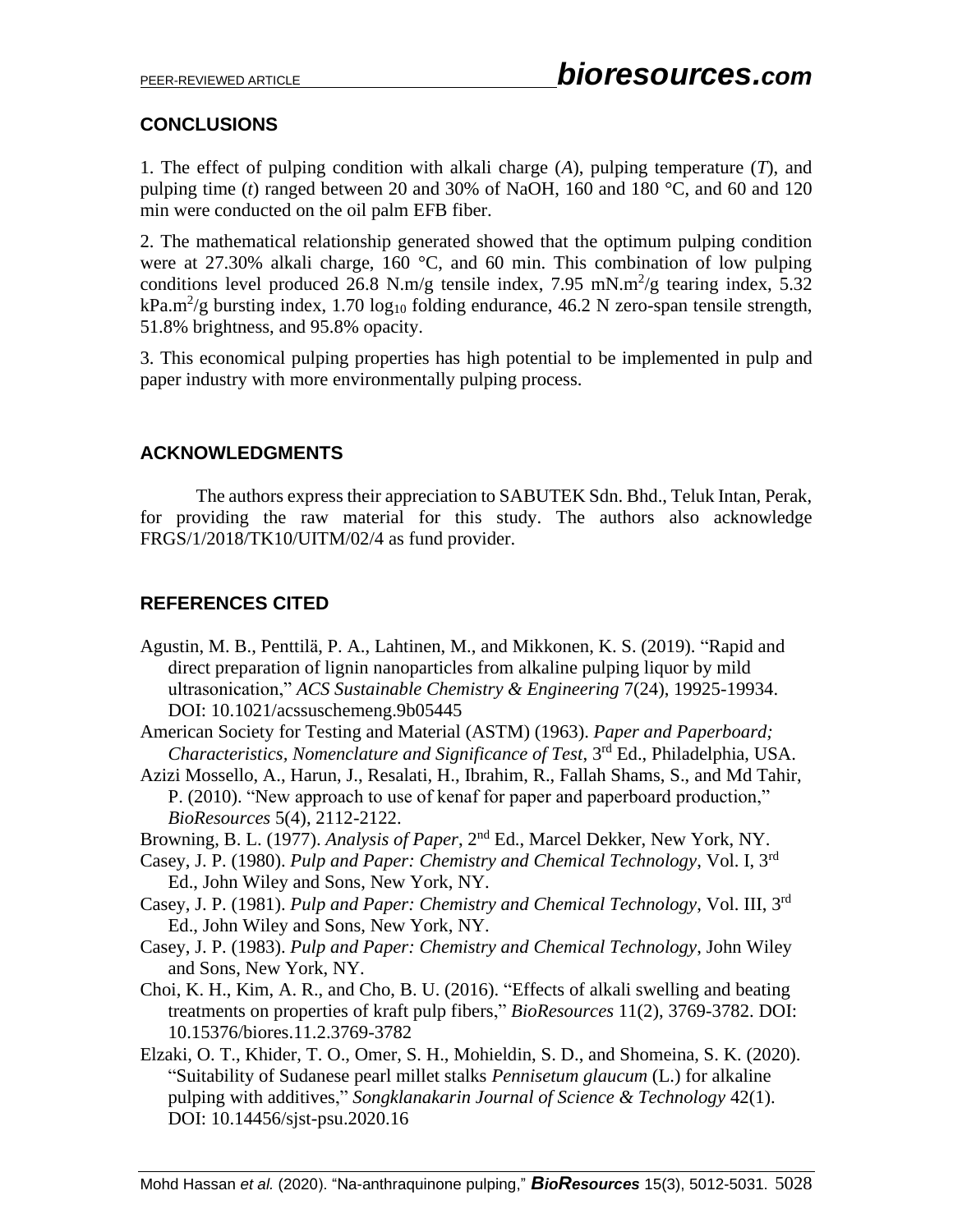- Fernández-Rodríguez, J., Erdocia, X., Hernández-Ramos, F., Alriols, M. G., and Labidi, J. (2019). "Lignin separation and fractionation by ultrafiltration," in: *Separation of Functional Molecules in Food by Membrane Technology*, Academic Press, pp. 229- 265. DOI: 10.1016/B978-0-12-815056-6.00007-3
- Gomes, R. M., and da Silva Júnior, F. G. (2020). "Impact of sulfidity on the kraft pulping of eucalyptus," *BioResources* 15(2), 3945-3961.DOI:10.15376/biores.15.2.3945-3961
- Hart, P. W., and Rudie, A. W. (2014). "Anthraquinone A review of the rise and fall of a pulping catalyst," *TAPPI Journal* 13(10), 23-31.
- Hedjazi, S., Kordsachia, O., Patt, R., Latibari, A. J., and Tschirner, U. (2009). "Alkaline sulfite–anthraquinone (AS/AQ) pulping of wheat straw and totally chlorine free (TCF) bleaching of pulps," *Industrial Crops and Products* 29(1), 27-36. DOI: 10.1016/j.indcrop.2008.03.013
- Hyväkkö, U., Maltari, R., Kakko, T., Kontro, J., Mikkilä, J., Kilpeläinen, P., and Sipilä, J. (2019). "On the effect of hot-water pretreatment in sulfur-free pulping of aspen and wheat straw," *ACS Omega*. DOI.org/10.1021/acsomega.9b02619
- Ikramullah, I., Rizal, S., Thalib, S., and Huzni, S. (2018). "Hemicellulose and lignin removal of typha fiber by alkali treatment," *IOP Conference Series. Material Science and Engineering*, 352, 012019 DOI: 10.1088/1757-889x/352/1/01/2019
- Jiménez, L., Serrano, L., Rodríguez, A., and Sánchez, R. (2009). "Soda-anthraquinone pulping of palm oil empty fruit bunches and beating of the resulting pulp," *Bioresource Technology* 100(3), 1262-1267. DOI: 10.1016/j.biortech.2008.08.013
- Li, Z., Zeng, H., Xiao, X., Cao, J., Yang, C., and Zhang, K. (2019). "Resource value flow analysis of paper-making enterprises: A Chinese case study," *Journal of Cleaner Production* 213, 577-587. [DOI: 10.1016/j.jclepro.2018.12.158](https://doi.org/10.1016/j.jclepro.2018.12.158)
- Loh, S. K. (2017). "The potential of the Malaysian oil palm biomass as a renewable energy source," *Energy Conversion and Management* 141, 285-298. DOI: 10.1016/j.enconman.2016.08.081
- Lund, K., Sjöström, K., and Brelid, H. (2012). "Alkali extraction of kraft pulp fibers: Influence on fiber and fluff pulp properties," *Journal of Engineered Fibers and Fabrics* 7(2). DOI: 10.1177/155892501200700206
- Mahmud, K. N., and Zakaria, Z. A. (2020). "Pyrolytic products from oil palm biomass and its potential applications," in: *Valorisation of Agro-industrial Residues–Volume II: Non-Biological Approaches*, Springer, Cham., pp. 225-236. [DOI: 10.1007/978-3-](https://doi.org/10.1007/978-3-030-39208-6_11) [030-39208-6\\_11](https://doi.org/10.1007/978-3-030-39208-6_11)
- Maloney, T. C., Li, T. Q., Weise, U. L. R. I. C. H., and Paulapuro, H. A. N. N. U. (1997). "Intra-and inter-fibre pore closure in wet pressing," *Appita Journal* 50(4), 301-306.
- Mannai, F., Elhleli, H., Khiari, R., and Moussaoui, Y. (2019). "Cellulosic fibers from lignocellulosic biomass for papermaking applications," in: *Food Waste as a Resource*. IntechOpen. DOI: 10.5772/intechopen.88388
- Masrol, S. R., Ibrahim, M. H. I., Adnan, S., Talib, M. R., and Sian, L. L. (2017). "Effects of soda-anthraquinone pulping variables on the durian rind pulp and paper characteristics: A preliminary test," in: *IOP Conference Series: Materials Science and Engineering, International Research and Innovation Summit (IRIS2017)*, Melaka, Malaysia. DOI: 10.1088/1757-899X/226/1/012175
- Moll, H. A. J. (1987). *The Economics of Oil Palm. Economics of Crops in Developing Countries* No. 2, Pudoc Wageningen, Netherlands.
- Malaysian Palm Oil Promotion Council (MPOPC) (2004). (http://www.mpopc.org.my), Kuala Lumpur, Malaysia.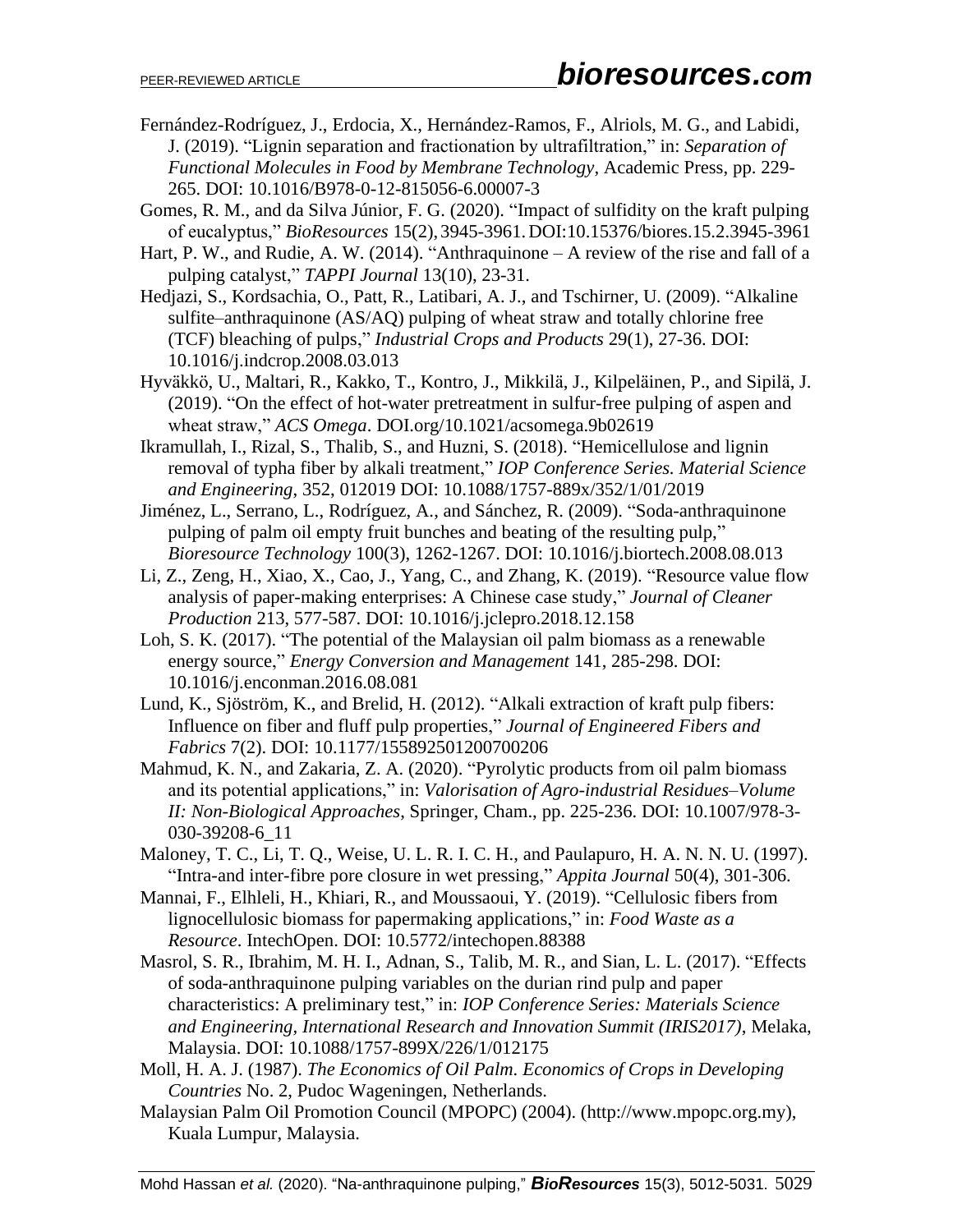- Mutsaers, H. J. W. (2019). "The challenge of the oil palm: Using degraded land for its cultivation," *Outlook on Agriculture* 48(3), 190-197. DOI: 10.1177/0030727019858720
- Nissan, A. H. (1977). *Lectures on Fiber Science in Paper: Presented in September 1974 at the Institute of Physical Chemistry of the University of Uppsala*, Joint textbook Committee of the Paper Industry.
- Nurul Husna, M. H., Suhaimi, M., and Rushdan, I. (2014). "Properties of *Gigantochloa scortechinii* paper enhancement by beating revolution," *Journal of Tropical Resources and Sustainable Science* 2, 59-67.
- Nurul Husna, M. H., Mazlan, I., and Nor Yuziah, M. Y. (2018). "Response surface methodology on the effects of soda-anthraquinone pulping conditions on oil palm empty fruit bunches pulp properties," *Malaysian Journal of Analytical Sciences* 22(2), 203-218. DOI: 10.17576/mjas-2018-2202-05
- Omer, S. H., Khider, T. O., Elzaki, O. T., Mohieldin, S. D., and Shomeina, S. K. (2019)*.* Application of soda-AQ pulping to agricultural waste (okra stalks) from Sudan," *BMC Chem Eng* 1**,** 6 (2019). DOI: 10.1186/s42480-019-0005-9
- Onoja, E., Chandren, S., Abdul Razak, F. I., Mahat, N. A., and Wahab, R. A. (2018). "Oil palm (*Elaeis guineensis*) biomass in Malaysia: The present and future prospects," *Waste and Biomass Valorization* 10, 2099-2117. DOI: 10.1007/s12649-018-0258-1
- Pereira, P. H. F., Souza, N. F., Ornaghi Jr, H. L., and de Freitas, M. R. (2020). "Comparative analysis of different chlorine-free extraction on oil palm mesocarp fiber," *Industrial Crops and Products* 150, article no. 112305. [DOI:](https://doi.org/10.1016/j.indcrop.2020.112305)  [10.1016/j.indcrop.2020.112305](https://doi.org/10.1016/j.indcrop.2020.112305)
- Poh, P. E., Wu, T. Y., Lam, W. H., Poon, W. C., and Lim, C. S. (2020). "Oil palm plantation wastes," in: *Waste Management in the Palm Oil Industry*, pp. 5-20. Springer, Cham. DOI: 10.1007/978-3-030-39550-6\_2
- Pye, O. (2019). "Commodifying sustainability: Development, nature and politics in the palm oil industry," *World Development* 121, 218-228. DOI: 10.1016/j.worlddev.2018.02.014
- Przybysz, P., Dubowik, M., Kucner, M. A., Przybysz, K., and Buzała, K. P. (2016). "Contribution of hydrogen bonds to paper strength properties," *PloS one* 11(5). DOI: 10.1371/journal.pone.0155809
- Rahman, A. Z. A., and Amin, N. A. S. (2019). "Environmental sustainability assessment of palm lignocellulosic biomass pretreatment methods," *Chemical Engineering Transactions* 72, 13-18. [DOI: 10.3303/CET1972003](https://doi.org/10.3303/CET1972003)
- Samp, J. C. (2008). "A comprehensive mechanism for anthraquinone mass transfer in alkaline pulping," Ph.D. thesis, Georgia Institute of Technology, 120 pages, Atlanta.
- Scallen, A. M., and Borch, J. (1976). "Fundamental parameters affecting the opacity and brightness of uncoated paper," in: *Fundamental Properties of Paper Related to Its Uses*, Vol. I, Mechanical Engineering Publication Limited, London.
- Schmied, F. J., Teichert, C., Kappel, L., Hirn, U., Bauer, W., and Schennach, R. (2013). "What holds paper together: Nanometre scale exploration of bonding between paper fibres," *Scientific Reports* 3(1), 1-6. DOI: 10.1038/srep02432
- Shakhes, J., Zeinaly, F., Marandi, M. A., and Saghafi, T. (2011). "The effects of processing variables on the soda and soda-AQ pulping of kenaf bast fiber," *BioResources* 6(4), 4626-4639.